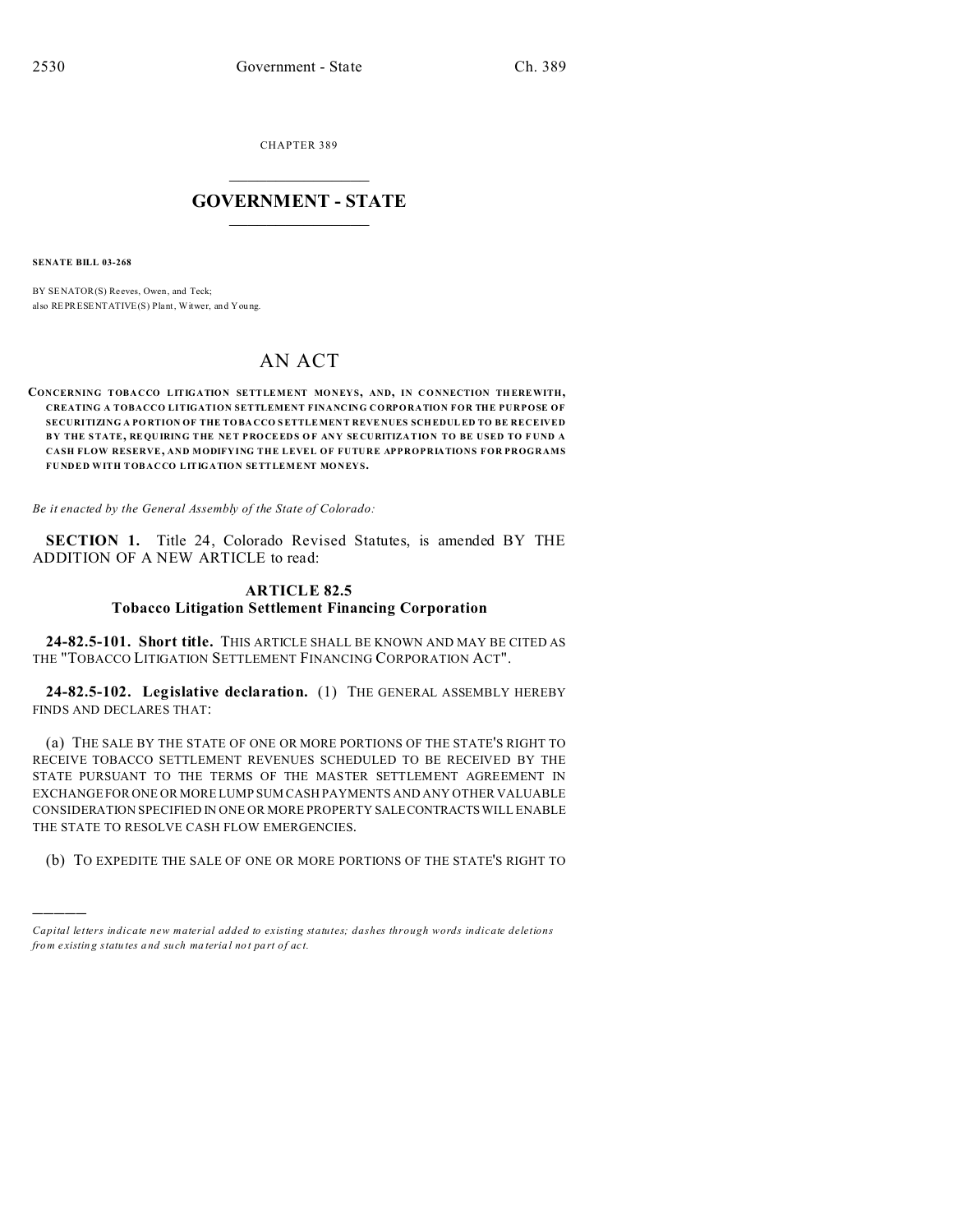#### Ch. 389 Government - State 2531

RECEIVE TOBACCO SETTLEMENT REVENUES OWED TO THE STATE PURSUANT TO THE TERMS OF THE MASTER SETTLEMENT AGREEMENT, ENSURE COMPLIANCE WITH THE STATE CONSTITUTION AND FEDERAL LAW, AND ENABLE THE STATE TO MAXIMIZE ITS NET PROCEEDS FROM THE SALE BY ENTERING INTO ONE OR MORE PROPERTY SALE CONTRACTS UNDER THE MOST FAVORABLE TERMS POSSIBLE, IT IS NECESSARY AND IN THE BEST INTERESTS OF THE STATE TO CREATE THE TOBACCO LITIGATION SETTLEMENT FINANCING CORPORATION AS AN INDEPENDENT PUBLIC BODY POLITIC ANDCORPORATE AND TO GIVE THE CORPORATION THE POWERS AND DUTIES SPECIFIED IN THIS ARTICLE.

(2) THE GENERAL ASSEMBLY FURTHER FINDS AND DECLARES THAT:

(a) THE STATE'S RIGHT TO TOBACCO SETTLEMENT REVENUES IS A PROPERTY RIGHT.

(b) ANY MONEYS RECEIVED BY THE STATE FROM THE CORPORATION IN EXCHANGE FOR THE SALE TO THE CORPORATION OF ONE OR MORE PORTIONS OF THE STATE'S RIGHT TO RECEIVE TOBACCO SETTLEMENT REVENUES AND ANY INTEREST OR INCOME DERIVED FROM THE INVESTMENT OF THE MONEYS ARE EXCLUDED FROM STATE FISCAL YEAR SPENDING FOR PURPOSES OF SECTION 20 OF ARTICLE X OF THE STATE CONSTITUTION AND ARTICLE 77 OF THIS TITLE BECAUSE SUCH MONEYS ARE RECEIVED IN LIEU OF TOBACCO SETTLEMENT REVENUES AND THEREFORE ARE BOTH:

(I) PROCEEDS FROM A PROPERTY SALE AS DEFINED IN SECTION 24-77-102 (11) OR INTEREST OR INCOME DERIVED FROM THE INVESTMENT OF PROCEEDS FROM A PROPERTY SALE; AND

(II) A DAMAGE AWARD AS DEFINED IN SECTION 24-77-102 (2) OR INTEREST OR INCOME DERIVED FROM THE INVESTMENT OF A DAMAGE AWARD.

**24-82.5-103. Definitions.** AS USED IN THIS ARTICLE, UNLESS THE CONTEXT OTHERWISE REQUIRES:

(1) "ANCILLARY FINANCIAL FACILITY" MEANS A REVOLVING CREDIT AGREEMENT, AGREEMENT ESTABLISHING A LINE OR LETTER OF CREDIT, REIMBURSEMENT AGREEMENT, INTEREST RATE EXCHANGE OR SIMILAR AGREEMENT, CURRENCY EXCHANGE AGREEMENT, INTEREST RATE FLOOR OR CAP, OPTION, PUT OR CALL TO HEDGE PAYMENT, CURRENCY, RATE, SPREAD OR SIMILAR AGREEMENT, FLOAT AGREEMENT, INSURANCE CONTRACT, SURETY BOND, COMMITMENT OR CONTRACT TO PURCHASE OR SELL SECURITIES, PURCHASE OR SALE AGREEMENT, OR ANY OTHER SIMILAR CONTRACT OR AGREEMENT APPROVED BY THE CORPORATION.

(2) "BOARD" MEANS THE BOARD OF DIRECTORS OF THE CORPORATION.

(3) "BOND" MEANS ANY BOND, NOTE, OBLIGATION, OR OTHER FINANCING ARRANGEMENT, INCLUDING REFUNDING BONDS OR OBLIGATIONS, ISSUED BY THE CORPORATION OR BY ANY TRUST SPONSORED BY THE CORPORATION PURSUANT TO THIS ARTICLE.

(4) "BOND RESOLUTION" MEANS A RESOLUTION THAT AUTHORIZES, OR PROVIDES TERMS AND CONDITIONS RELATING TO, THE ISSUANCE OF BONDS PURSUANT TO THE PROVISIONS OF THIS ARTICLE. THE TERM INCLUDES ANY TRUST INDENTURE THAT PROVIDES TERMS AND CONDITIONS RELATING TO THE ISSUANCE OF THE BONDS.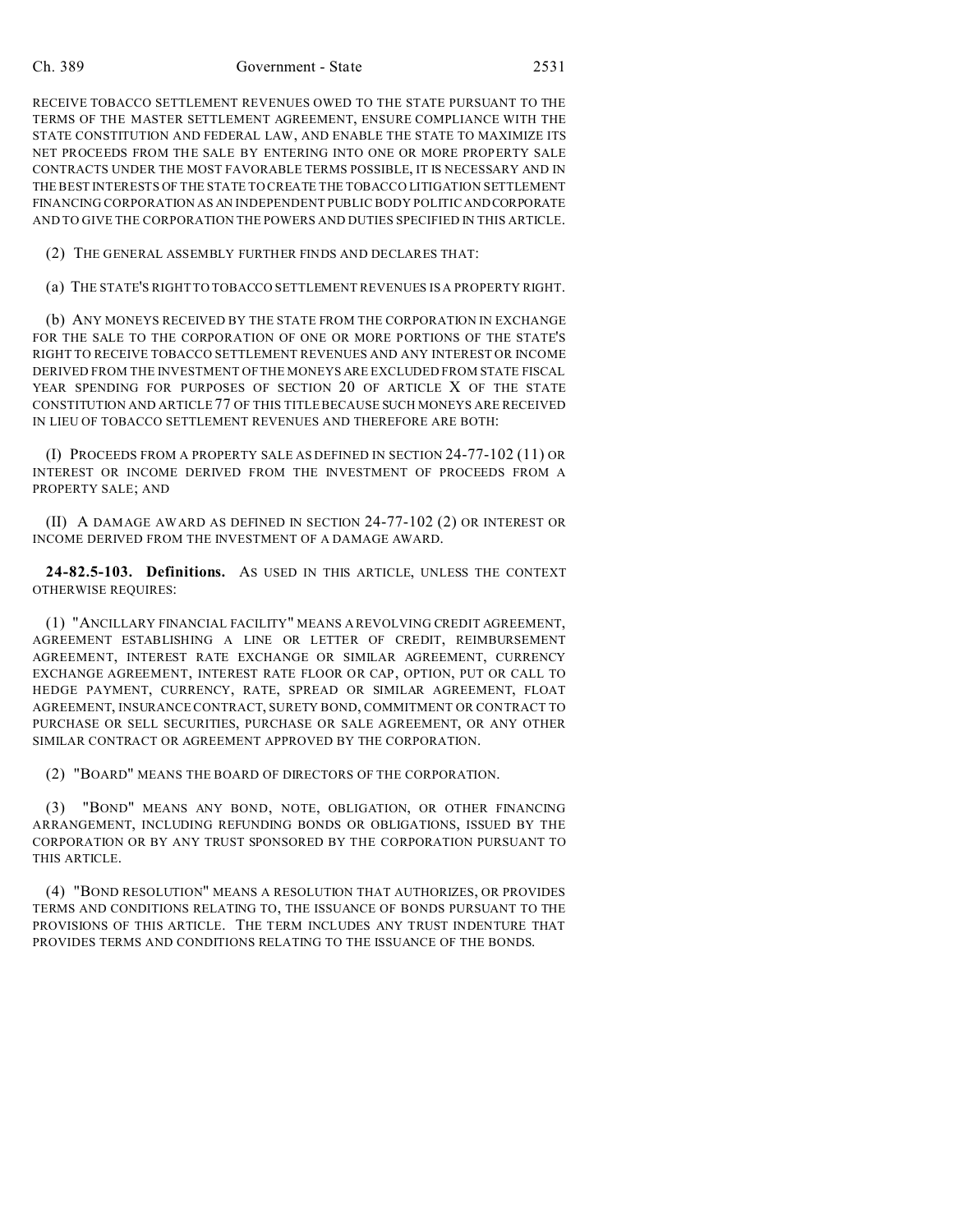(5) "COMPLEMENTARY STATUTE" MEANS THE PROVISIONS OF PART 3 OF ARTICLE 28 OF TITLE 39, C.R.S., ENACTED BY HOUSE BILL 03-1330, ENACTED AT THE FIRST REGULAR SESSION OF THE SIXTY-FOURTH GENERAL ASSEMBLY.

(6) "CORPORATION" MEANS THE TOBACCO LITIGATION SETTLEMENT FINANCING CORPORATION CREATED IN SECTION 24-82.5-104.

(7) "INDENTURE TRUSTEE" MEANS A PERSON OR INSTITUTION NAMED IN A TRUST INDENTURE UNDER WHICH THE CORPORATION ISSUES BONDS WHO IS CHARGED WITH CARRYING OUT THE TERMS OF THE TRUST INDENTURE.

(8) "MASTER SETTLEMENT AGREEMENT" MEANS THE MASTER SETTLEMENT AGREEMENT, DATED NOVEMBER 23, 1998, AMONG THE ATTORNEY GENERALS OF FORTY-SIX STATES, INCLUDING THE STATE OF COLORADO, THE DISTRICT OF COLUMBIA, THE COMMONWEALTH OF PUERTO RICO, GUAM, THE UNITED STATES VIRGIN ISLANDS, AMERICAN SAMOA, AND THE COMMONWEALTH OF THE NORTHERN MARIANA ISLANDS, AND CERTAIN TOBACCO MANUFACTURERS, AND THE CONSENT DECREE ENTERED BY THE COURT IN THE CASE DENOMINATED *STATE OF COLORADO, EX REL. GALE A. NORTON, ATTORNEY GENERAL V. R.J. REYNOLDS TOBACCO CO.; AMERICAN TOBACCO CO., INC.; BROWN & WILLIAMSON TOBACCO CORP.; LIGGETT* GROUP, INC.; LORILLARD TOBACCO CO., INC.; PHILLIP MORRIS, INC.; UNITED STATES *TOBACCO CO.; B.A.T. INDUSTRIES, P.L.C.; THE COUNCIL FOR TOBACCO RESEARCH--U.S.A., INC.; AND TOBACCO INSTITUTE, INC.,* CASE NO. 97 CV 3432, IN THE DISTRICT COURT FOR THE CITY AND COUNTY OF DENVER.

(9) "NET PROCEEDS" MEANS THE AMOUNT OF CASH PROCEEDS OF SALE PAYABLE TO THE STATE PURSUANT TO A PROPERTY SALE CONTRACT IN EXCESS OF THE AMOUNT NECESSARY TO PAY ANY COSTS OF THE STATE INCURRED IN CONNECTION WITH THE TRANSACTIONS CONTEMPLATED HEREBY. NET PROCEEDS DO NOT INCLUDE NONCASH CONSIDERATION, CONTINGENT AMOUNTS, RESIDUAL INTERESTS, OR ANY AMOUNTS NOT PROVIDED TO THE STATE BY THE CORPORATION FROM BOND PROCEEDS.

(10) "PROPERTY SALE CONTRACT" MEANS ANY WRITTEN INSTRUMENT PURSUANT TO WHICH THE STATE TREASURER SELLS A PORTION OF THE STATE'S RIGHT TO RECEIVE TOBACCO SETTLEMENT REVENUES TO THE CORPORATION IN EXCHANGEFOR CASH AND ANY OTHER VALUABLE CONSIDERATION SPECIFIED IN THE PROPERTY SALE CONTRACT.

(11) "QUALIFYING STATUTE" MEANS THE PROVISIONS OF PART 2 OF ARTICLE 28 OF TITLE 39, C.R.S.

(12) "RESIDUAL INTERESTS" MEANS THE INCOME OF THE CORPORATION AND BOND PROCEEDS, IF ANY, OR RESERVES NOT PREVIOUSLY PAID TO THE STATE THAT:

(a) ARE IN EXCESS OF THE CORPORATION'S REQUIREMENTS TO PAY ITS OPERATING EXPENSES, DEBT SERVICE, SINKING FUND OR OTHER REDEMPTION REQUIREMENTS, RESERVE FUND, AND ANY OTHER CONTRACTUAL OBLIGATIONS UNDER ANY RESOLUTION OR ANY ANCILLARY FINANCIAL FACILITY; OR

(b) MAY BE INCURRED IN CONNECTION WITH THE ISSUANCE OF THE BONDS.

(13) "TOBACCO SETTLEMENT REVENUES" MEANS ALL PAYMENTS RECEIVABLE BY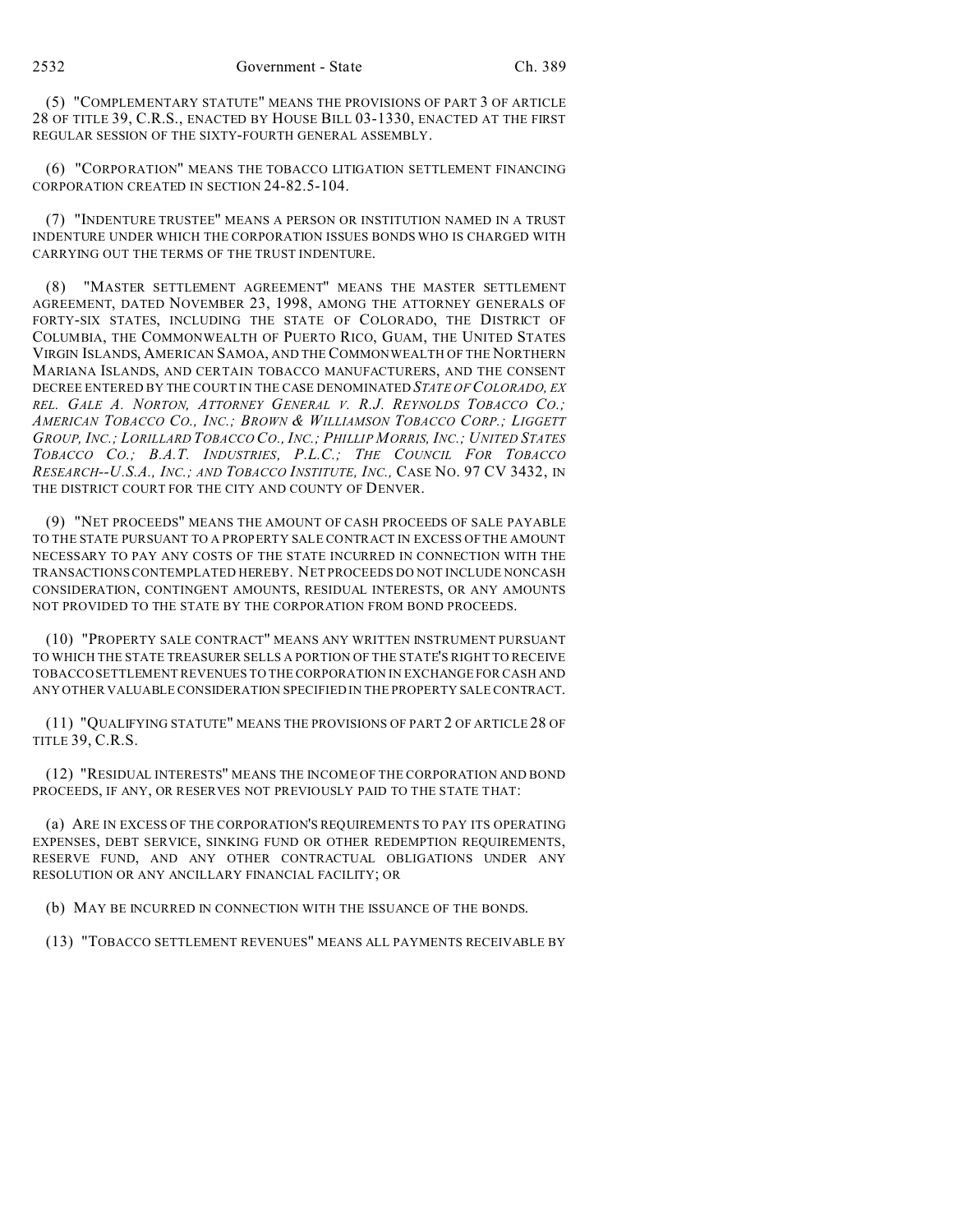THE STATE PURSUANT TO THE TERMS OF THE MASTER SETTLEMENT AGREEMENT.

**24-82.5-104. Tobacco litigation settlement financing corporation - creation - enterprise status - membership.** (1) (a) THERE IS HEREBY CREATED AN INDEPENDENT PUBLIC BODY POLITIC AND CORPORATE TO BE KNOWN AS THE TOBACCO LITIGATION SETTLEMENT FINANCING CORPORATION. THE CORPORATION SHALL BE A BODY CORPORATE AND AN INSTRUMENTALITY OF THE STATE AND SHALL NOT BE AN AGENCY OF STATE GOVERNMENT AND SHALL NOT BE SUBJECT TO ADMINISTRATIVE DIRECTION BY ANY DEPARTMENT, COMMISSION, BOARD, OR AGENCY OF THE STATE. NOTWITHSTANDING THE SERVICE OF ELECTED OFFICIALS OF STATE GOVERNMENT OR EMPLOYEES OF AGENCIES OF STATE GOVERNMENT ON THE BOARD, THE CORPORATION SHALL BE TREATED AND ACCOUNTED FOR AS A SEPARATE LEGAL ENTITY WITH SEPARATE CORPORATE PURPOSES AS SET FORTH IN THIS ARTICLE. ASSETS, LIABILITIES, AND FUNDS OF THE CORPORATION SHALL NOT BE CONSOLIDATED OR COMMINGLED WITH ASSETS, LIABILITIES, OR FUNDS OF THE STATE OR OF ANY OTHER ENTITY THAT IS CAPABLE OF BEING A DEBTOR IN A LEGAL ACTION ARISING UNDER THE FEDERAL BANKRUPTCY CODE OF 1978, CHAPTER 9 OF TITLE 11, OF THE UNITED STATES CODE, AS AMENDED, OR ANY SUCCESSOR BANKRUPTCY CODE. ASSETS OF THE CORPORATION SHALL NOT BE USED TO PAY DEBTS OR OBLIGATIONS OF THE STATE.

(b) THE CORPORATION SHALL CONSTITUTE AN ENTERPRISE FOR THE PURPOSES OF SECTION 20 OF ARTICLE X OF THE STATE CONSTITUTION SO LONG AS THE CORPORATION RETAINS THE AUTHORITY TO ISSUE REVENUE BONDS AND RECEIVES LESS THAN TEN PERCENT OF ITS TOTAL ANNUAL REVENUES IN GRANTS, AS DEFINED IN SECTION 24-77-102 (7), FROM ALL COLORADO STATE AND LOCAL GOVERNMENTS COMBINED. SO LONG AS THE CORPORATION CONSTITUTES AN ENTERPRISE PURSUANT TO THIS PARAGRAPH (b), IT SHALL NOT BE SUBJECT TO ANY PROVISION OF SECTION 20 OF ARTICLE X OF THE STATE CONSTITUTION.

(2) (a) THE GOVERNING BODY OF THE CORPORATION SHALL BE A BOARD OF DIRECTORS, WHICH SHALL CONSIST OF THE FOLLOWING THREE EX OFFICIO MEMBERS:

- (I) THE STATE TREASURER;
- (II) THE STATE CONTROLLER; AND
- (III) THE DIRECTOR OF THE OFFICE OF STATE PLANNING AND BUDGETING.

(b) EACH EX OFFICIO MEMBER OF THE CORPORATION MAY DESIGNATE AN OFFICIAL OR EMPLOYEE OF THE MEMBER'S AGENCY TO REPRESENT THE MEMBER AT MEETINGS OF THE CORPORATION AND EACH DESIGNEE MAY LAWFULLY VOTE AND OTHERWISE ACT ON BEHALF OF THE DESIGNATING MEMBER.

(c) A MEMBER OF THE BOARD OR A DESIGNEE OF A MEMBER OF THE BOARD IS IMMUNE FROM PERSONAL LIABILITY FOR ANY ACTION TAKEN BY THE MEMBER OR DESIGNEE THAT IS WITHIN THE SCOPE OF THE BOARD'S AUTHORITY UNDER THIS ARTICLE.

**24-82.5-105. Organizational meeting - chair - personnel - surety bond conflict of interest.** (1) (a) THE STATE TREASURER SHALL CALL AND CONVENE THE INITIAL ORGANIZATIONAL MEETING OF THE BOARD AND SHALL SERVE AS ITS CHAIR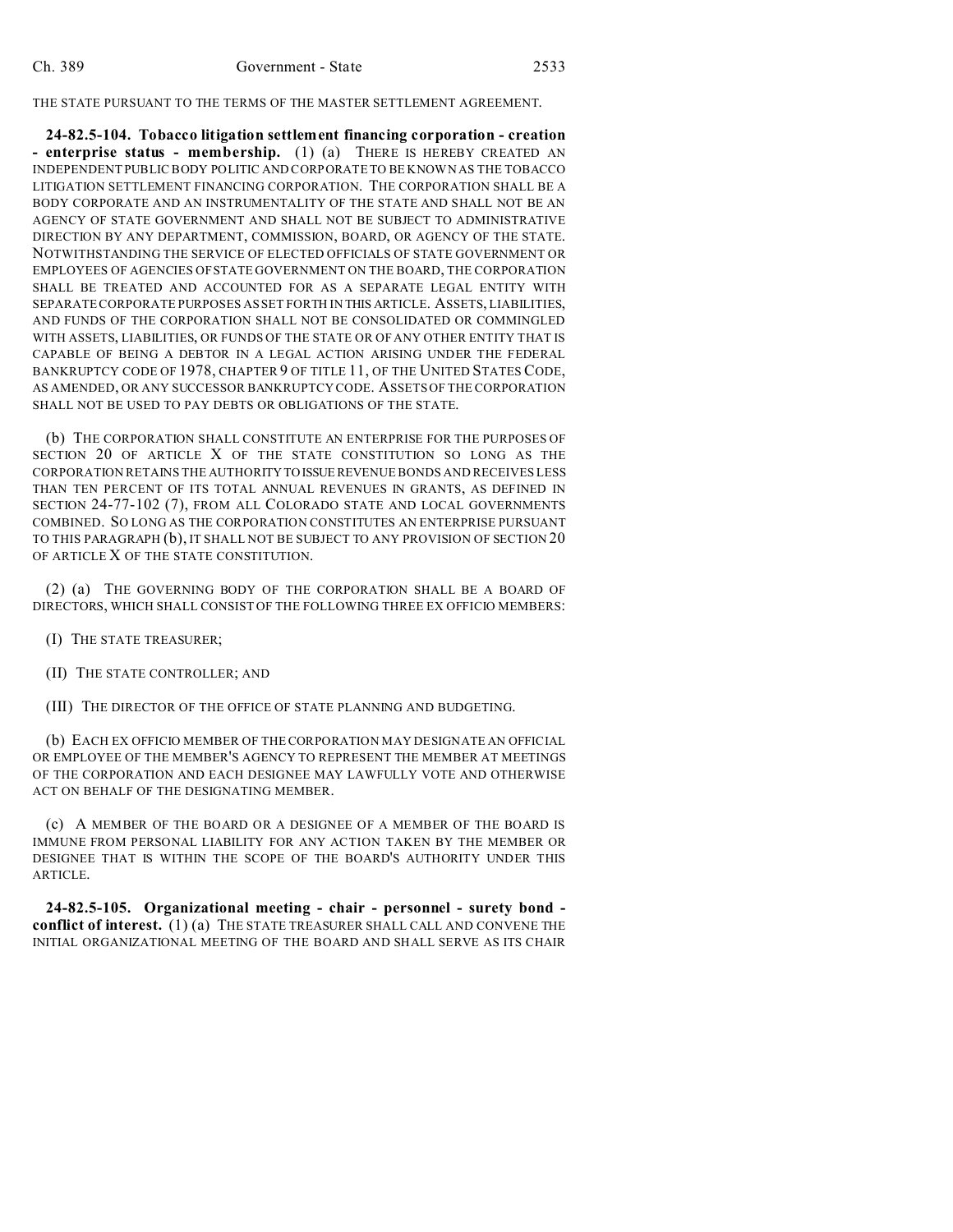2534 Government - State Ch. 389

PRO TEMPORE. AT THE MEETING, APPROPRIATE BYLAWS SHALL BE PRESENTED FOR ADOPTION. THE BYLAWS MAY PROVIDE FOR THE ELECTION OR APPOINTMENT OF OFFICERS, THE DELEGATION OF CERTAIN POWERS AND DUTIES TO ANY EXECUTIVE OFFICER OR OTHER AGENT OF THE BOARD, AND SUCH OTHER MATTERS AS THE BOARD DEEMS PROPER. AT THE MEETING, AND ANNUALLY THEREAFTER, THE BOARD SHALL ELECT ONE OF ITS MEMBERS AS CHAIR.

(b) THE BOARD SHALL APPOINT AN EXECUTIVE OFFICER AND SUCH OTHER PERSONNEL AS IT DEEMS NECESSARY. THE EXECUTIVE OFFICER SHALL HAVE EXPERTISE IN THE AREA OF PUBLIC FINANCE AND SHALL HAVE ANY POWERS SPECIFIED IN THIS ARTICLE OR DELEGATED BY THE BOARD IN ACCORDANCE WITH THIS ARTICLE. THE EXECUTIVE OFFICER AND ANY OTHER PERSONNEL APPOINTED BY THE BOARD SHALL NOT BE MEMBERS OF THE BOARD, SHALL SERVE AT THE BOARD'S PLEASURE, AND SHALL RECEIVE COMPENSATION FOR THEIR SERVICES AS DETERMINED BY THE BOARD.

(2) THE EXECUTIVE OFFICER OR ANY OTHER PERSON DESIGNATED BY THE BOARD SHALL KEEP A RECORD OF THE PROCEEDINGS OF THE BOARD AND SHALL BE CUSTODIAN OF ALL BOOKS, DOCUMENTS, PAPERS FILED WITH THE BOARD, MINUTE BOOKS OR JOURNAL OF THE BOARD, AND ITS OFFICIAL SEAL. THE EXECUTIVE OFFICER OR OTHER PERSON MAY CAUSE COPIES TO BE MADE OF ALL MINUTES AND OTHER RECORDS AND DOCUMENTS OF THE BOARD AND MAY GIVE CERTIFICATES UNDER THE OFFICIAL SEAL OF THE CORPORATION TO THE EFFECT THAT SUCH COPIES ARE TRUE COPIES AND ALL PERSONS DEALING WITH THE CORPORATION MAY RELY ON SUCH CERTIFICATES.

(3) THE BOARD MAY DELEGATE, BY RESOLUTION, TO ONE OR MORE OF ITS MEMBERS, TO ITS EXECUTIVE OFFICER, OR TO AN INDENTURE TRUSTEE OR ANY OTHER THIRD PARTY TO WHOM THE BOARD HAS ASSIGNED ANY RIGHTS OF THE CORPORATION THAT ARISE UNDER A PROPERTY SALE CONTRACT, SUCH POWERS AND DUTIES AS IT MAY DEEM PROPER AND TO ITS EXECUTIVE OFFICER OR ANY OTHER PERSON DESIGNATED BY THE BOARD, THE POWER TO SET THE INTEREST RATES AND OTHER TERMS OF ANY PARTICULAR BOND ISSUE, SUBJECT TO SUCH LIMITATIONS AS SHALL BE PRESCRIBED BY THE BOARD BY RESOLUTION.

(4) NOTWITHSTANDING ANY OTHER LAW, IT IS NOT A CONFLICT OF INTEREST FOR A TRUSTEE, DIRECTOR, OFFICER, OR EMPLOYEE OF ANY FINANCIAL INSTITUTION, INVESTMENT BANKING FIRM, BROKERAGE FIRM, COMMERCIAL BANK OR TRUST COMPANY, INSURANCE COMPANY, OR OTHER FIRM, CORPORATION, OR BUSINESS ENTITY TO SERVE AS THE EXECUTIVE OFFICER OF THE CORPORATION OR AS AN EMPLOYEE OF THECORPORATION. HOWEVER, THE EXECUTIVE OFFICER OR ANY OTHER EMPLOYEE WHO IS ALSO SUCH A TRUSTEE, DIRECTOR, OFFICER, OR EMPLOYEE SHALL DISCLOSE HIS OR HER BUSINESS AFFILIATION TO THE BOARD AND SHALL ABSTAIN FROM TAKING ACTION IN ANY INSTANCE IN WHICH HIS OR HER BUSINESS AFFILIATION IS INVOLVED.

(5) THE EXECUTIVE OFFICER AND ANY OTHER PERSONNEL APPOINTED BY THE BOARD ARE IMMUNE FROM PERSONAL LIABILITY FOR ANY ACTIONS TAKEN BY THEM THAT ARE WITHIN THE SCOPE OF THE AUTHORITY GRANTED TO THEM BY THIS ARTICLE OR DELEGATED TO THEM BY THE BOARD.

**24-82.5-106. Meetings of board - quorum - expenses.** (1) TWO MEMBERS OF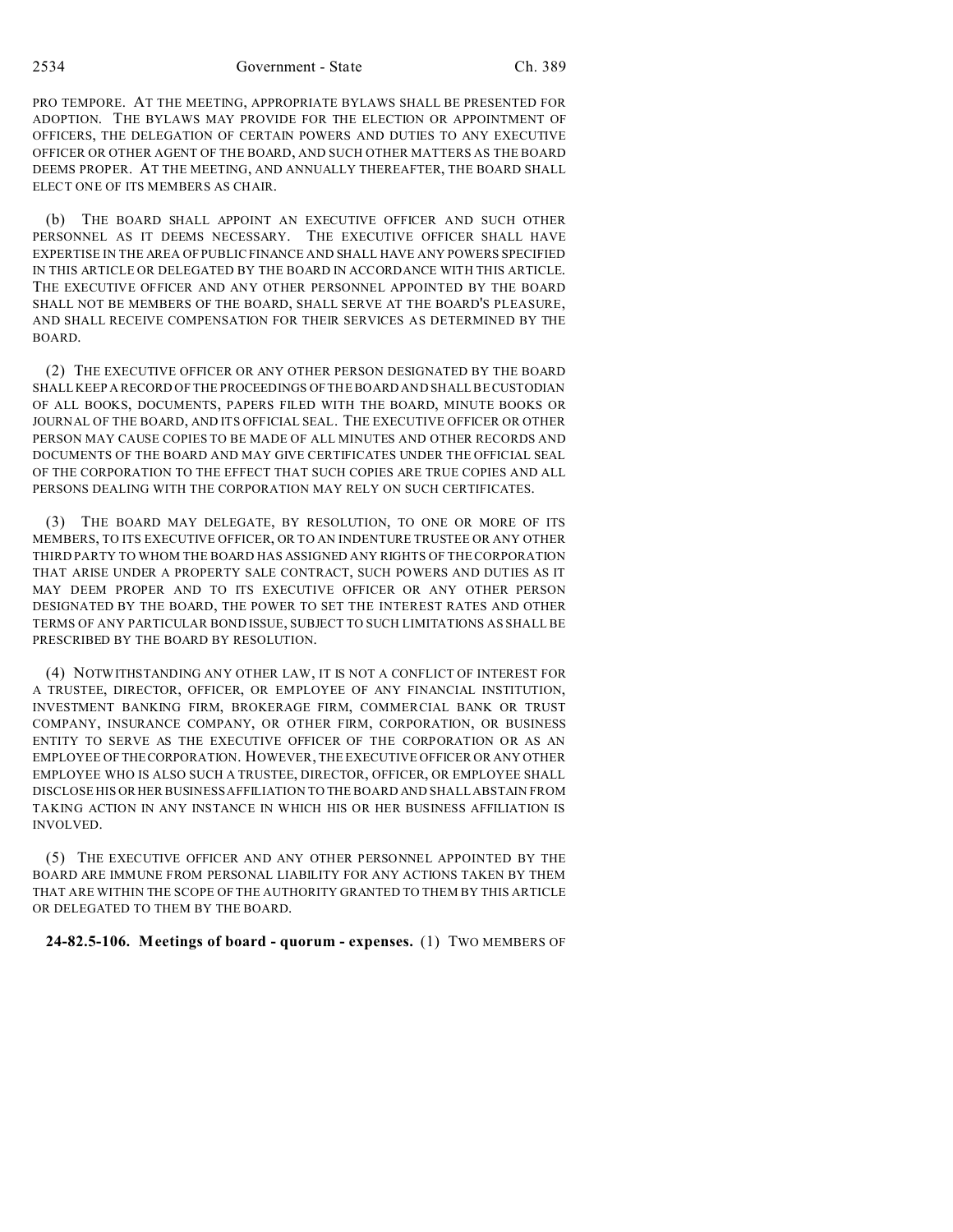THE BOARD SHALL CONSTITUTE A QUORUM FOR THE PURPOSE OF CONDUCTING BUSINESS AND EXERCISING THE BOARD'S POWERS. ACTION MAY BE TAKEN BY THE BOARD UPON THE AFFIRMATIVE VOTE OF TWO MEMBERS OF THE BOARD. A VACANCY IN THE MEMBERSHIP OF THE BOARD SHALL NOT IMPAIR THE RIGHT OF A QUORUM TO EXERCISE ALL THE RIGHTS AND PERFORM ALL THE DUTIES OF THE BOARD.

(2) EACH MEETING OF THE BOARD, FOR ANY PURPOSE WHATSOEVER, SHALL BE OPEN TO THE PUBLIC AND RECORDS OF THE CORPORATION SHALL BE SUBJECT TO THE OPEN RECORDS LAW UNDER ARTICLE 72 OF THIS TITLE. HOWEVER, THE BOARD MAY GO INTO EXECUTIVE SESSION AS PERMITTED PURSUANT TO SECTION 24-6-402. NOTICE OF MEETINGS SHALL BE AS PROVIDED IN THE BYLAWS OF THE CORPORATION. IF A MEETING OF THE BOARD IS CALLED FOR THE SOLE PURPOSE OF ADOPTING RESOLUTIONS AUTHORIZING THE EXECUTION OF A PROPERTY SALE CONTRACT OR ANY OTHER TRANSFER AGREEMENT OR AUTHORIZING THE ISSUANCE OF BONDS BY THE CORPORATION, ONE OR MORE MEMBERS OF THE BOARD MAY PARTICIPATE IN THE MEETING AND MAY VOTE ON THE RESOLUTIONS THROUGH THE USAGE OF TELECOMMUNICATIONS DEVICES, INCLUDING, BUT NOT LIMITED TO, THE USAGE OF A CONFERENCE TELEPHONE OR SIMILAR COMMUNICATIONS EQUIPMENT. PARTICIPATION THROUGH TELECOMMUNICATIONS DEVICES SHALL CONSTITUTE PRESENCE IN PERSON AT SUCH MEETING, BUT USE OF TELECOMMUNICATIONS SHALL NOT SUPERSEDE ANY REQUIREMENTS FOR PUBLIC HEARING OTHERWISE PROVIDED BY LAW. RESOLUTIONS NEED NOT BE PUBLISHED OR POSTED, BUT RESOLUTIONS AND ALL PROCEEDINGS AND OTHER ACTS OF THE BOARD ARE PUBLIC RECORDS.

(3) MEMBERS OFTHE BOARD SHALL RECEIVE NO COMPENSATION FOR SERVICES BUT SHALL BE ENTITLED TO THE NECESSARY EXPENSES, INCLUDING TRAVEL AND LODGING EXPENSES, INCURRED IN THE DISCHARGE OF THEIR OFFICIAL DUTIES. ANY PAYMENTS FOR COMPENSATION AND EXPENSES SHALL BE PAID FROM FUNDS OF THE CORPORATION.

**24-82.5-107. General powers of corporation.** (1) IN ADDITION TO ANY OTHER POWERS SPECIFICALLY GRANTED TO THE CORPORATION IN THIS ARTICLE, THE CORPORATION HAS THE FOLLOWING POWERS:

(a) TO HAVE PERPETUAL EXISTENCE AND SUCCESSION AS A BODY POLITIC AND CORPORATE;

(b) TO ADOPT, AMEND, OR REPEAL BYLAWS FOR THE REGULATION OF ITS AFFAIRS AND THE CONDUCT OF ITS BUSINESS, CONSISTENT WITH THE PROVISIONS OF THIS ARTICLE;

(c) TO SUE AND BE SUED;

(d) TO HAVE AND TO USE A SEAL AND TO ALTER THE SAME AT ITS PLEASURE;

(e) TO MAINTAIN AN OFFICE AT SUCH PLACE AS IT MAY DESIGNATE;

(f) TO ENTER INTO PROPERTY SALE CONTRACTS WITH THE STATE AND ASSIGN THE CORPORATION'S RIGHTS UNDER ANY PROPERTY SALE CONTRACT TO AN INDENTURE TRUSTEE OR TO ONE OR MORE THIRD PARTY ASSIGNEES;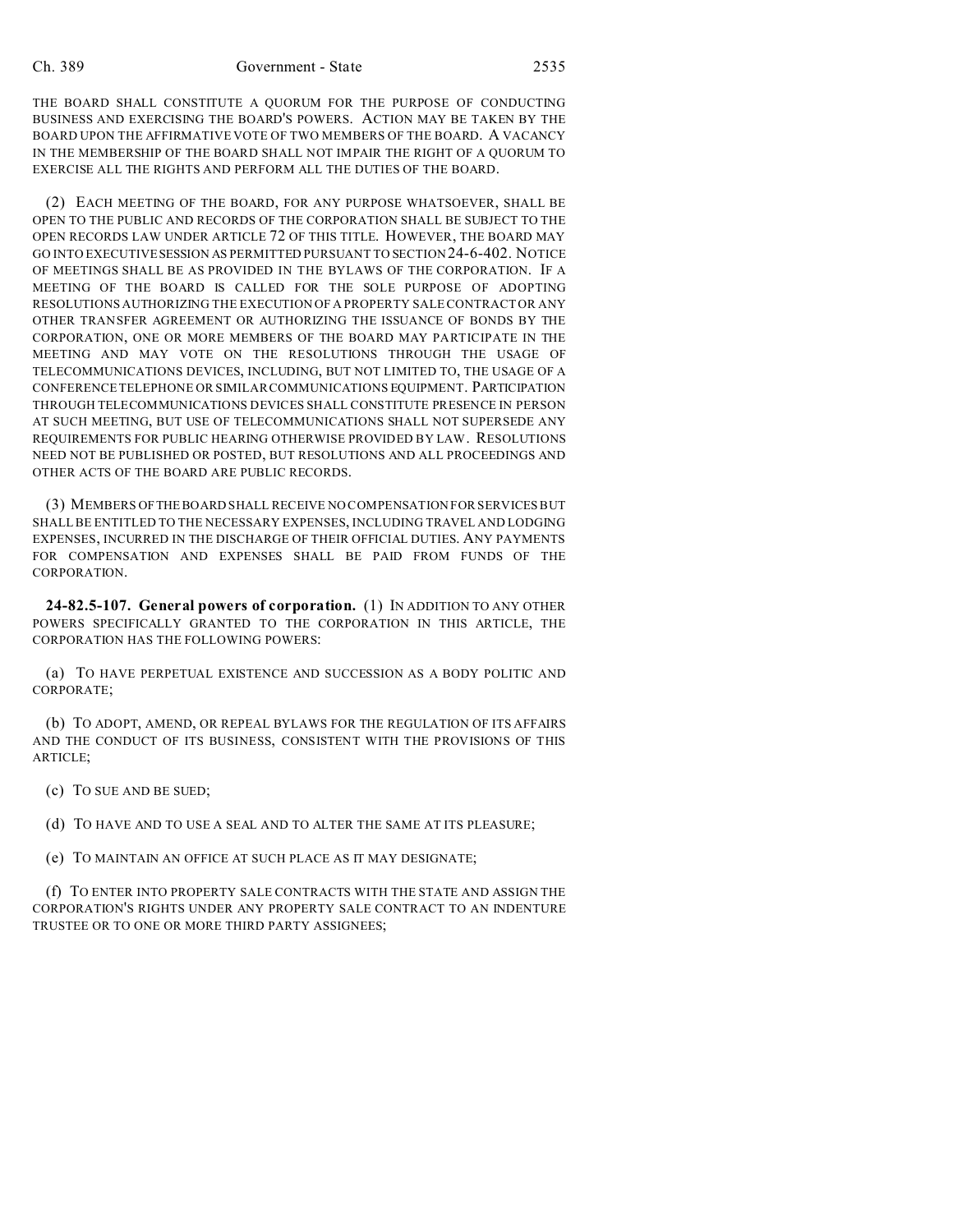(g) TO BORROW NO MORE THAN TWO HUNDRED FIFTY THOUSAND DOLLARS FROM A PRIVATE SECTOR FINANCIAL INSTITUTION, OR FROM THE STATE AT PREVAILING INTEREST RATES, FOR THE PURPOSE OF DEFRAYING EXPENSES OF THE CORPORATION INCURRED PRIOR TO THE ISSUANCE OF ANY BONDS PURSUANT TO THIS ARTICLE;

(h) TO ISSUE BOND ANTICIPATION NOTES FOR THE PURPOSE OF RAISING NO MORE THAN TWO HUNDRED FIFTY THOUSAND DOLLARS TO DEFRAY EXPENSES OF THE CORPORATION INCURRED PRIOR TO THE ISSUANCE OF ANY BONDS PURSUANT TO THIS ARTICLE;

(i) TO ISSUE BONDS AS SPECIFICALLY AUTHORIZED BY THE PROVISIONS OF THIS ARTICLE OR TO SPONSOR TRUSTS TO ISSUE SUCH BONDS FOR THE PURPOSE OF OBTAINING THE MONEYS NEEDED TO FINANCE ALL OR A PART OF THE COSTS OF THE CORPORATION'S OBLIGATIONS TO THE STATE UNDER A PROPERTY SALE CONTRACT, THE COSTS OF ISSUING THE BONDS, CAPITALIZED INTEREST, OPERATING EXPENSES OF THE CORPORATION, FUNDING OF RESERVES, AND REFUNDING OF THE BONDS;

(j) TO ADMINISTER ITS ASSETS AND USE ANY FUNDS GENERATED FROM ITS ACTIVITIES FOR THE PURPOSE OF PAYING OR ACCELERATING THE PAYMENT OF THE DEBT SERVICE ON ANY BONDS FOR THE PURPOSE OF DISTRIBUTING MONEYS TO THE STATE, TO PAY ITS OPERATING EXPENSES, OR FOR ANY OTHER PUBLIC PURPOSE SPECIFICALLY AUTHORIZED BY LAW;

(k) TO ENGAGE THE SERVICES OF PRIVATE CONSULTANTS, INCLUDING, BUT NOT LIMITED TO, FINANCIAL ADVISORS AND EXPERTS, PLACEMENT AGENTS, UNDERWRITERS, APPRAISERS, AND LEGAL COUNSEL AND TO OTHERWISE CONTRACT WITH PROVIDERS TO RENDER PROFESSIONAL AND TECHNICAL ASSISTANCE, ADVICE, AND OTHER SERVICES IN EXERCISING ITS POWERS UNDER THIS ARTICLE;

(l) TO MAKE AND EXECUTE CONTRACTS, INCLUDING, BUT NOT LIMITED TO, PROPERTY SALE CONTRACTS, TRUST AGREEMENTS, TRUST INDENTURES, BOND PURCHASE AGREEMENTS, TAX REGULATORY AGREEMENTS, CONTINUING DISCLOSURE AGREEMENTS, ANCILLARY FINANCIAL FACILITIES, AND ALL OTHER INSTRUMENTS NECESSARY OR CONVENIENT FOR THE EXERCISE OF ITS POWERS AND FUNCTIONS UNDER THIS ARTICLE; AND

(m) TO DO ALL THINGS NECESSARY AND CONVENIENT TO CARRY OUT THE PURPOSES OF THIS ARTICLE. THE POWERS GRANTED TO THE CORPORATION SHALL BE LIBERALLY CONSTRUED TO EFFECT THE PURPOSES OF THIS ARTICLE. HOWEVER, THE CORPORATION SHALL NOT UNDERTAKE ANY ENTERPRISE, OPERATIONS, OR BUSINESS OTHER THAN THE PURCHASE OF TOBACCO SETTLEMENT REVENUES AND THE FINANCING THEREOF AND ANY TRANSACTIONS INCIDENTAL OR RELATED THERETO.

**24-82.5-108. Corporate fiscal year - account of activities and receipts for expenditures - report - audit.** (1) THE FISCAL AND BUDGET YEAR FOR THE CORPORATION SHALL COMMENCE ON JULY 1 AND END ON JUNE 30 OF EACH YEAR. THE CORPORATION SHALL KEEP AN ACCURATE ACCOUNT OF ALL ITS ACTIVITIES AND OF ALL ITS RECEIPTS AND EXPENDITURES AND SHALL SUBMIT AN ANNUAL REPORT THAT SETS FORTH A COMPLETE AND DETAILED OPERATING AND FINANCIAL STATEMENT OF THE CORPORATION FOR THE MOST RECENTLY ENDED FISCAL YEAR TO THE GOVERNOR, THE STATE AUDITOR, AND THE HOUSE AND SENATE FINANCE COMMITTEES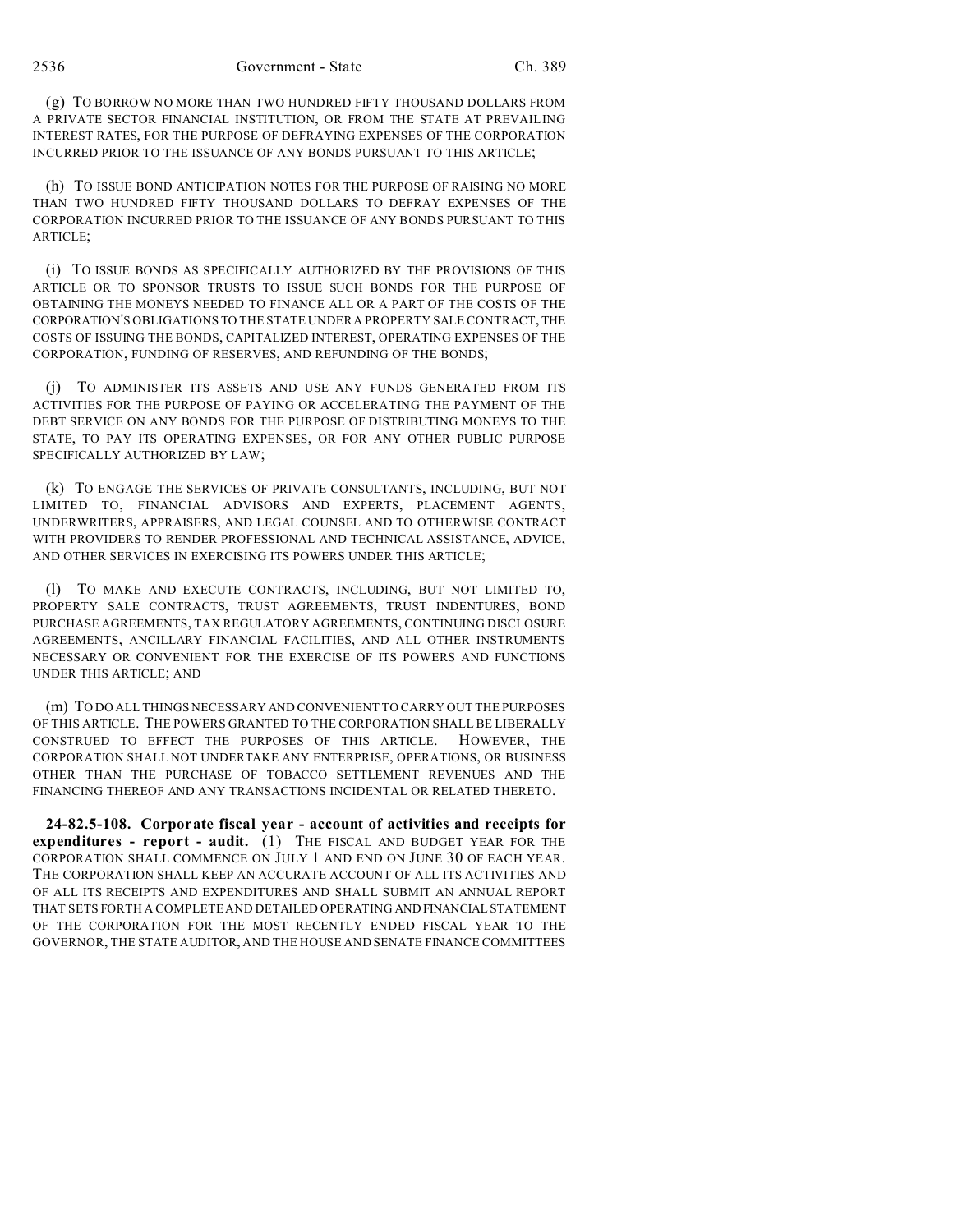OF THE GENERAL ASSEMBLY NO LATER THAN OCTOBER 1 OF EACH CALENDAR YEAR. THE STATE AUDITOR MAY INVESTIGATE THE AFFAIRS OF THE CORPORATION, MAY EXAMINE THE PROPERTIES AND RECORDS OF THE CORPORATION, AND MAY PRESCRIBE METHODSOFACCOUNTING AND THE RENDERING OF ADDITIONAL PERIODICAL REPORTS IN RELATION TO THE UNDERTAKINGS OF THE CORPORATION.

(2) NO LATER THAN NOVEMBER 1, 2003, THE CORPORATION SHALL REPORT TO THE JOINT BUDGET COMMITTEE OF THE GENERAL ASSEMBLY ITS ACTIONS AND INTENTIONS REGARDING THE EXECUTION OF A PROPERTY SALE CONTRACT PURSUANT TO SECTION 24-82.5-111. THE CORPORATION SHALL SET FORTH ITS REASONS FOR EXECUTING OR CHOOSING NOT TO EXECUTE A PROPERTY SALE CONTRACT AND THE PROPOSED TERMS, CONDITIONS, AND EXECUTION DATE OF ANY PROPERTY SALE CONTRACT THAT THE CORPORATION INTENDS TO EXECUTE.

**24-82.5-109. Limitation on power of corporation to declare bankruptcy.** THE CORPORATION SHALL HAVE NO AUTHORITY TO FILE A VOLUNTARY PETITION UNDER THE FEDERAL BANKRUPTCY CODE OF 1978, CHAPTER 9 OF TITLE 11, OF THE UNITED STATES CODE, AS AMENDED, OR ANY SUCCESSOR BANKRUPTCY CODE, AND NEITHER ANY PUBLIC OFFICER NOR ANY ORGANIZATION, ENTITY, OR OTHER PERSON SHALL AUTHORIZE THE CORPORATION TO BE OR TO BECOME A DEBTOR UNDER THE CODE. THE STATE HEREBY COVENANTS WITH THE HOLDERS OF ANY BONDS ISSUED PURSUANT TO THIS ARTICLE THAT THE STATE WILL NOT LIMIT OR ALTER THE PROHIBITION ON THE FILING OF VOLUNTARY BANKRUPTCY PETITIONS SET FORTH IN THIS SECTION UNTILONE YEAR AND ONE DAY AFTER THE CORPORATION NO LONGER HAS ANY BONDS OUTSTANDING. THE CORPORATION AND ANY TRUST ESTABLISHED BY THE CORPORATION ARE HEREBY AUTHORIZED TO INCLUDE THIS COVENANT AS AN AGREEMENT OF THE STATE IN ANY CONTRACT WITH THE BONDHOLDERS OF THE CORPORATION.

**24-82.5-110. Sale of tobacco settlement revenues to the corporation disposition of net proceeds of a sale.** (1) (a) (I) THE STATE TREASURER MAY SELL ONE OR MORE PORTIONS OF THE STATE'S RIGHT TO RECEIVE TOBACCO SETTLEMENT REVENUES BY ENTERING INTO ONE OR MORE PROPERTY SALE CONTRACTS; EXCEPT THAT ANY PORTIONS SOLD, IN THE AGGREGATE, SHALL NOT EXCEED SIXTY PERCENT OF THE STATE'S RIGHT TO RECEIVE TOBACCO SETTLEMENT REVENUES. HOWEVER, IF THE STATE TREASURER AND THE CORPORATION DO NOT EXECUTE AND DELIVER AT LEAST ONE PROPERTY SALE CONTRACT ON OR BEFORE NOVEMBER 30, 2003, THE AUTHORITY TO ENTER INTO PROPERTY SALE CONTRACTS SHALL EXPIRE. NOTHING IN THIS PARAGRAPH (a) SHALL INVALIDATE ANY PROPERTY SALE CONTRACT ENTERED INTO IN GOOD FAITH ON OR BEFORE NOVEMBER 30, 2003, OR ANY SUPPLEMENT THERETO WHENEVER MADE. IF THE STATE TREASURER DECIDES TO ENTER INTO ONE OR MORE PROPERTY SALE CONTRACTS, THE STATE TREASURER SHALL SELL ONLY THE PORTION OR PORTIONS OF THE STATE'S RIGHT TO RECEIVE TOBACCO SETTLEMENT REVENUES NECESSARY TO GENERATE AGGREGATE NET PROCEEDS TO THE STATE OF ONE HUNDRED SIXTY MILLION DOLLARS AND TO PAY THE COSTS OF ISSUING THE BONDS,CAPITALIZED INTEREST, OPERATING EXPENSES OF THE CORPORATION, AND THE FUNDING OF RESERVES.

(II) THE VALIDITY AND ENFORCEABILITY OF THE TRANSFER OF A PORTION OF THE TOBACCO SETTLEMENT REVENUES SHALL BE CONCLUSIVELY DETERMINED BY THE TERMS OF A PROPERTY SALE CONTRACT AND ANY AMENDMENTS AND SUPPLEMENTS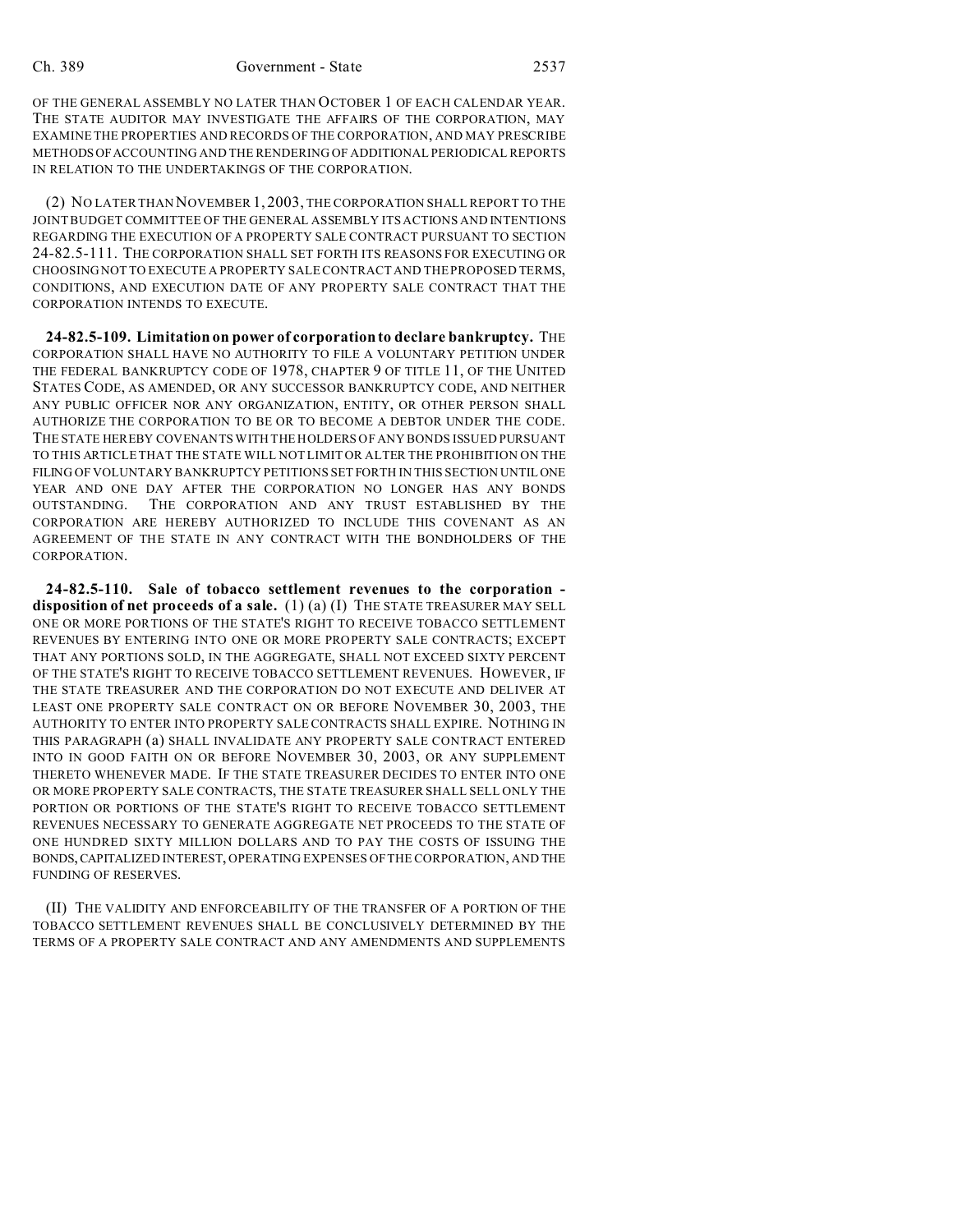TO A PROPERTY SALE CONTRACT. EXCEPT AS OTHERWISE EXPLICITLY SET FORTH IN THIS ARTICLE, NO FILING, RECORDING, PUBLICATION, SEAL, OR FORMALITIES SHALL BE REQUISITE TO A PROPERTY SALE CONTRACT OR ANY AMENDMENTS OR SUPPLEMENTS TO A PROPERTY SALE CONTRACT.

(b) A PROPERTY SALE CONTRACT REPRESENTS A TRUE SALE AND ABSOLUTE TRANSFER BY THE STATE OF THE COMPLETE RIGHT OF THE STATE TO A DEFINED PORTION OF THE TOBACCO SETTLEMENT REVENUES IN EXCHANGE FOR CASH AND ANY OTHER VALUABLE CONSIDERATION SPECIFIED IN THE PROPERTY SALE CONTRACT. A PROPERTY SALE CONTRACT IS NOT A PLEDGE OR OTHER SECURITY INTEREST FOR ANY BORROWING. THE CHARACTERIZATION OF A PROPERTY SALE CONTRACT AS A TRUE SALE AND AN ABSOLUTE TRANSFER BY THE PARTIES TO THE CONTRACT SHALL NOT BE NEGATED BY THE FACT THAT ONLY A PORTION OF THE TOBACCO SETTLEMENT REVENUES ARE TRANSFERRED, THE ACQUISITION OR RETENTION BY THE STATE OF A RESIDUAL INTEREST, THE PARTICIPATION OF STATE OFFICIALS OR EMPLOYEES AS MEMBERS OF THE BOARD, ANY CHARACTERIZATION OF THE CORPORATION OF ITS OBLIGATIONS FOR PURPOSES OF ACCOUNTING, TAXATION, OR SECURITIES REGULATIONS, THE RESPONSIBILITYOFTHESTATE TO COLLECT TOBACCO SETTLEMENT REVENUES AND ENFORCE THE MASTER SETTLEMENT AGREEMENT, OR ANY OTHER FACTOR.

(c) IN CONNECTION WITH A PROPERTY SALE CONTRACT, THE STATE TREASURER MAY EXECUTE SUCH CONTRACTS, AGREEMENTS, AND CERTIFICATES CONTAINING SUCH REPRESENTATIONS AND COVENANTS AS ARE REASONABLE AND APPROPRIATE TO ACCOMPLISH THE SALE OF THE RIGHT TO RECEIVE TOBACCO SETTLEMENT REVENUES. A PROPERTY SALE CONTRACT MAY CONTAIN ANY TERMS AND CONDITIONS DEEMED NECESSARY BY THE STATE TREASURER TO CARRY OUT AND EFFECT THE PURPOSES OF THIS ARTICLE, INCLUDING, BUT NOT LIMITED TO, COVENANTS THAT BIND THE STATE IN FAVOR OF THE CORPORATION AND ITS ASSIGNEES OR BONDHOLDERS SUCH AS COVENANTS WITH RESPECT TO THE ENFORCEMENT AT THE EXPENSE OF THE STATE OF THE MASTER SETTLEMENT AGREEMENT AND THE QUALIFYING STATUTE AND THE APPLICATION AND USE OF THE PROCEEDS OF THE SALE OF TOBACCO SETTLEMENT REVENUES TO PRESERVE THE TAX-EXEMPT STATUS OF BONDS ISSUED ON A TAX-EXEMPT BASIS. HOWEVER, NEITHER THE STATE TREASURER NOR THE CORPORATION MAY MAKE ANY COVENANT, PLEDGE, PROMISE, OR AGREEMENT THAT PURPORTS TO BIND THE STATE WITH RESPECT TO TOBACCO SETTLEMENT REVENUES SOLD PURSUANT TO THIS SECTION EXCEPT AS OTHERWISE AUTHORIZED BY THIS ARTICLE. THE STATE TREASURER MAY MAKE LOANS TO THE CORPORATION AT PREVAILING INTEREST RATES TO DEFRAY ANY EXPENSES THAT THE CORPORATION MAY INCUR PRIOR TO THE ISSUANCE OF BONDS PURSUANT TO THIS ARTICLE.

(d) EXECUTION OF A PROPERTY SALE CONTRACT BY THE STATE TREASURER SHALL BE DEEMED A CONCLUSIVE DETERMINATION BY THE STATE THAT THE CASH AND ANY OTHER CONSIDERATION RECEIVED BY THE STATE PURSUANT TO THE TERMS OF THE PROPERTY SALE CONTRACT IS ADEQUATE.

(e) ON AND AFTER THE EFFECTIVE DATE OF THE SALE OF TOBACCO SETTLEMENT REVENUES PURSUANT TO A PROPERTY SALE CONTRACT, THE STATE SHALL HAVE NO RIGHT, TITLE, OR INTEREST IN OR TO THE TOBACCO SETTLEMENT REVENUES SOLD. THE TOBACCO SETTLEMENT REVENUES SOLD SHALL BE THE PROPERTY OF THE CORPORATION AND NOT OF THE STATE AND SHALL BE OWNED, RECEIVED, HELD, AND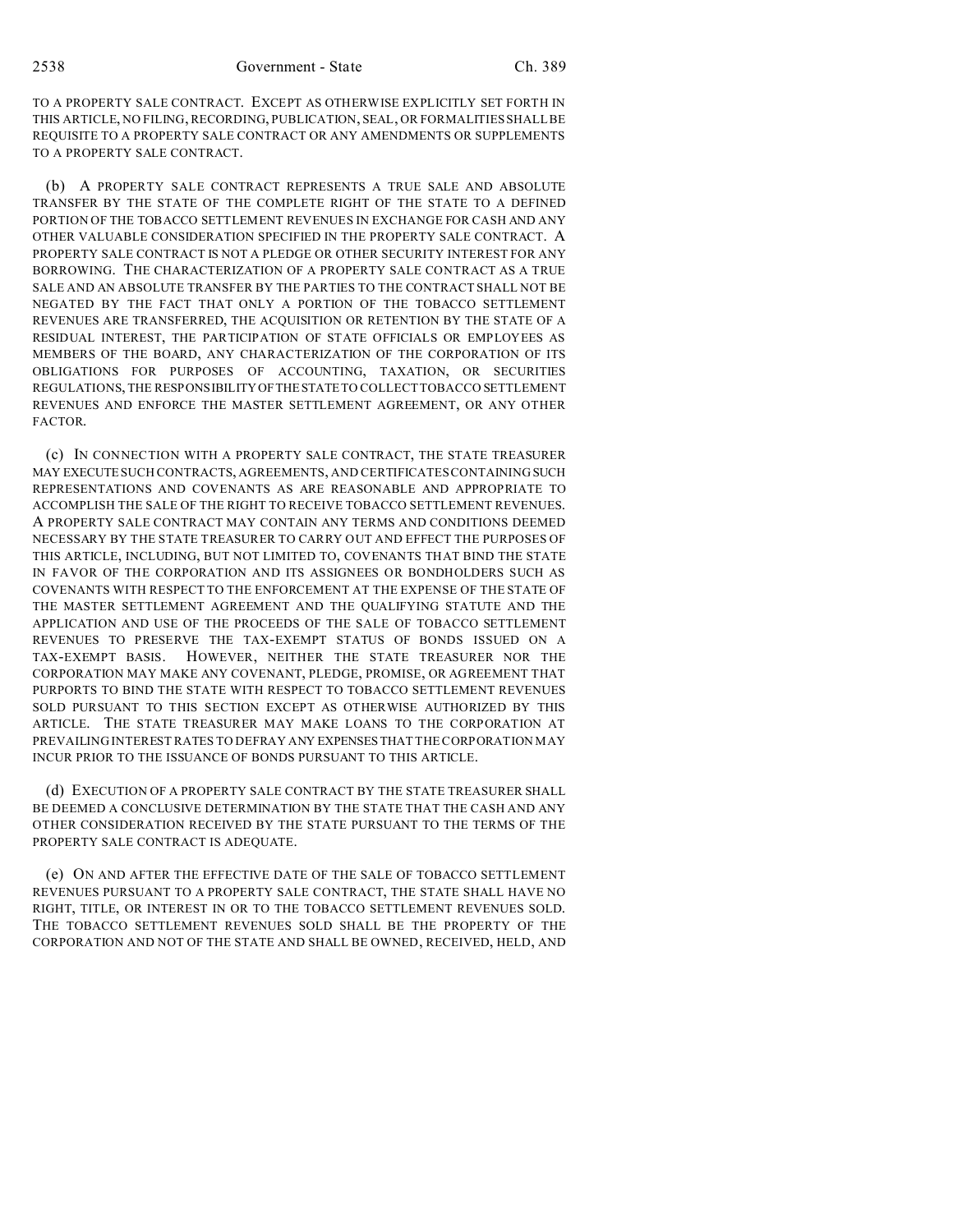#### Ch. 389 Government - State 2539

DISBURSED BY THE CORPORATION AND NOT THE STATE TREASURER. IF, FOR ANY REASON, AN OFFICER, EMPLOYEE, OR AGENT OF THE STATE RECEIVES TOBACCO SETTLEMENT REVENUES THAT HAVE BEEN SOLD PURSUANT TO A PROPERTY SALE CONTRACT, THE STATE SHALL HOLD THE TOBACCO SETTLEMENT REVENUES IN TRUST FOR THE CORPORATION AND REMIT THEM TO THE CORPORATION AS SOON AS POSSIBLE. ON OR BEFORE THE EFFECTIVE DATE OF THE SALE, THE STATE, THROUGH THE ATTORNEY GENERAL, SHALL NOTIFY THE INDEPENDENT AUDITOR AND THE ESCROW AGENT UNDER THE MASTER SETTLEMENT AGREEMENT THAT THE TOBACCO SETTLEMENT REVENUES HAVE BEEN SOLD TO THE CORPORATION AND SHALL IRREVOCABLY INSTRUCT THE INDEPENDENT AUDITOR AND THE ESCROW AGENT THAT SUBSEQUENT TO THE DATE OF THE SALE THE TOBACCO SETTLEMENT REVENUES SOLD ARE TO BE PAID DIRECTLY TO THE INDENTURE TRUSTEE FOR THE BENEFIT OF THE OWNERS OF BONDS OF THE CORPORATION THAT ARE SECURED BY A PLEDGE OF THE TOBACCO SETTLEMENT REVENUES UNTIL THE BONDS ARE NO LONGER OUTSTANDING PURSUANT TO THE BOND RESOLUTION OR TRUST INDENTURE UNDER WHICH THE BONDS ARE ISSUED.

(2) (a) IF THE STATE TREASURER ENTERS INTO ANY PROPERTY SALE CONTRACT PURSUANT TO SUBSECTION (1) OF THIS SECTION, THE CORPORATION SHALL PAY TO THE STATE TREASURER FROM THE GROSS PROCEEDS RECEIVED BY THE CORPORATION PURSUANT TO THE TERMS OF THE PROPERTY SALE CONTRACT ANY DIRECT AND INDIRECT EXPENSES INCURRED BY THE STATE TREASURER OR THE DEPARTMENTOFTHE TREASURY IN CONNECTION WITH THE EXECUTION AND DELIVERY OF THE PROPERTY SALE CONTRACT. AFTER PAYING THE EXPENSES, THE STATE TREASURER SHALL DEPOSIT THE NET PROCEEDS OF THE PROPERTY SALE CONTRACT INTO THE TOBACCO LITIGATION SETTLEMENT TRUST FUND CREATED IN SECTION 24-22-115.5 (2). NOTWITHSTANDING ANY OTHER PROVISION OF LAW, NET PROCEEDS DEPOSITED INTO THE TOBACCO LITIGATION SETTLEMENT TRUST FUND SHALL BE DESIGNATED AS A CASH FLOW RESERVE AND MAY BE EXPENDED ONLY BY THE STATE TREASURER AND ONLY TO RESOLVE A CASH FLOW EMERGENCY IN ACCORDANCE WITH SECTION 24-22-115.5  $(2)$  (a.7) (II).

(b) IF THE STATE TREASURER EXPENDS MONEYS FROM THE TOBACCO LITIGATION SETTLEMENT TRUST FUND AS PERMITTED BY PARAGRAPH (a) OF THIS SUBSECTION (2), AN AMOUNT OF MONEYS EQUAL TO THE AMOUNT OF MONEYS EXPENDED SHALL BE DEPOSITED INTO THE FUND ON OR BEFORE THE LAST DAY OF THE FOLLOWING STATE FISCAL YEAR AND DESIGNATED AS A CASH FLOW RESERVE AS SPECIFIED IN PARAGRAPH (a) OF THIS SUBSECTION (2).

(c) MONEYS DESIGNATED AS A CASH FLOW RESERVE PURSUANT TO PARAGRAPH (a) OR (b) OF THIS SUBSECTION (2) SHALL NOT BE USED TO MEET ANY OTHER CONSTITUTIONAL OR STATUTORY RESERVE REQUIREMENT.

**24-82.5-111. Purchase of right to tobacco settlement revenues by corporation.** THE CORPORATION MAY PURCHASE ONE OR MORE PORTIONS OF THE STATE'S RIGHT TO RECEIVE TOBACCO SETTLEMENT REVENUES FROM THE STATE TREASURER BY ENTERING INTO ONE OR MORE PROPERTY SALE CONTRACTS SO LONG AS AT LEAST ONE PROPERTY SALE CONTRACT IS ENTERED INTO NO LATER THAN NOVEMBER 30, 2003. THE CORPORATION SHALL FUND ANY SUCH PURCHASE BY ISSUING BONDS IN ACCORDANCE WITH THE PROVISIONS OF THIS ARTICLE. THE CORPORATION SHALL AUTHORIZE THE EXECUTION OF A PROPERTY SALE CONTRACT BY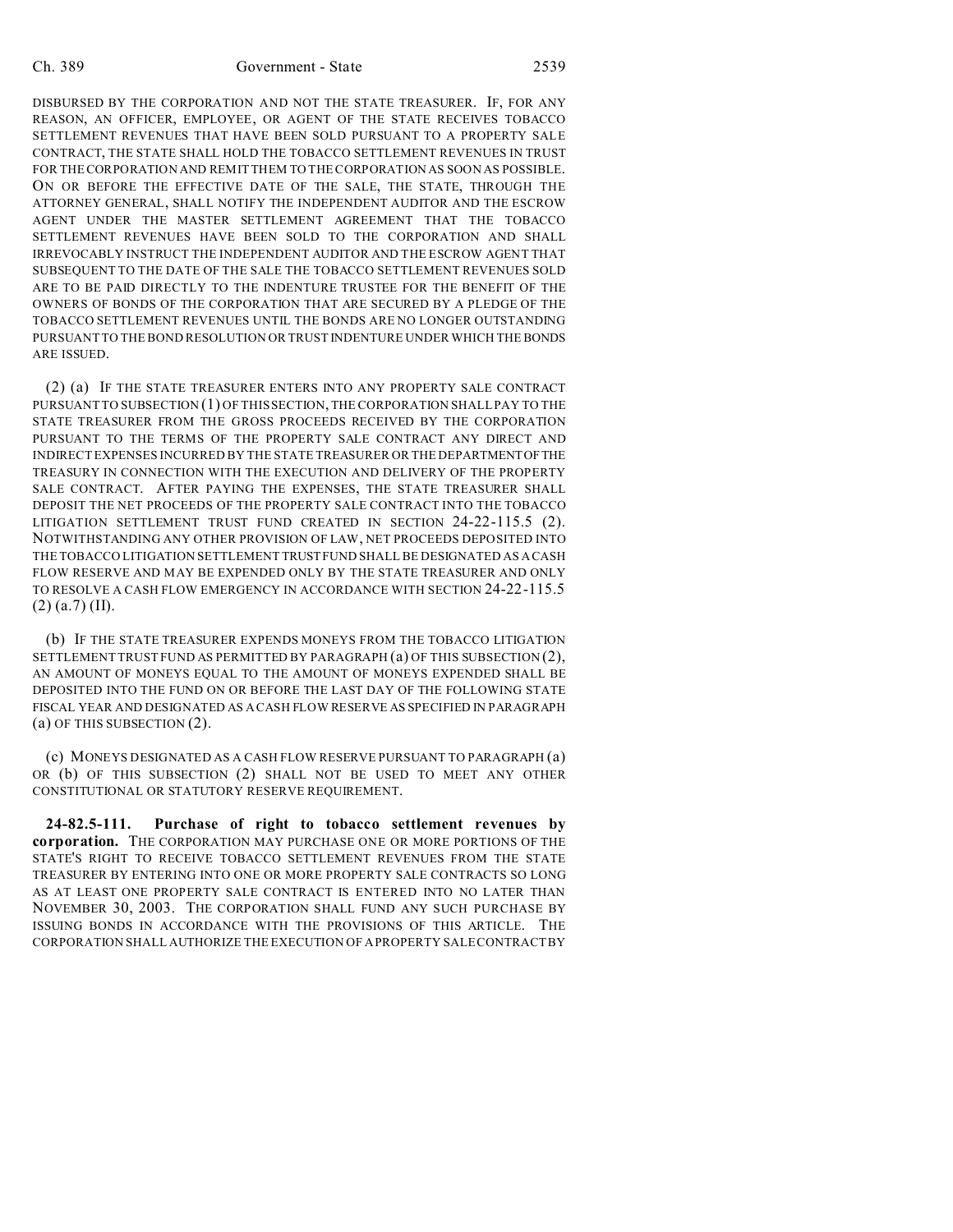A RESOLUTION OF THE BOARD.

**24-82.5-112. Sale of bonds - payment of bonds and credit enhancement costs.** (1) (a) THE CORPORATION SHALL ISSUE BONDS FOR THE PURPOSE OF GENERATING THE PROCEEDS NEEDED TO PAY THE CONSIDERATION OWED BY THE CORPORATION TO THE STATE UNDER A PROPERTY SALE CONTRACT. THE CORPORATION SHALL HOLD THE NET PROCEEDS AND ANY RESIDUAL INTEREST IN TRUST FOR THE STATE AND SHALL PAY THE NET PROCEEDS AND ANY RESIDUAL INTEREST TO THE STATE AS SOON AS POSSIBLE. THE CORPORATION SHALL ISSUE BONDS PURSUANT TO A BOND RESOLUTION OR TRUST INDENTURE THAT MAY CONTAIN PROVISIONS THAT:

(I) SET FORTH THE RIGHTS AND REMEDIES OF THE OWNERS OR HOLDERS OF THE BONDS OR PARTIES TO ANCILLARY FINANCIAL FACILITIES;

(II) PROTECT AND ENFORCE THE RIGHTS AND REMEDIES OF THE OWNERS OR HOLDERS OF THE BONDS OR PARTIES TO ANCILLARY FINANCIAL FACILITIES;

(III) PROTECT THE SECURITY OF THE OWNERS OR HOLDERS OF THE BONDS OR PARTIES TO ANCILLARY FINANCIAL FACILITIES ASTHEBOARD DEEMS APPROPRIATE; OR

(IV) REQUIRE THE CREATION AND MAINTENANCE OF RESERVES AS THE CORPORATION DEEMS APPROPRIATE.

(b) PROVISIONS INCLUDED IN A BOND RESOLUTION OR TRUST INDENTURE FOR THE PURPOSE OF IDENTIFYING OR PROTECTING THE RIGHTS, REMEDIES, OR SECURITY OF BOND HOLDERS PURSUANT TO PARAGRAPH (a) OF THIS SUBSECTION (1) MAY INCLUDE, BUT SHALL NOT BE LIMITED TO, ANCILLARY FINANCIAL FACILITIES.

(2) BONDS MAY BE ISSUED IN SUCH AGGREGATE PRINCIPAL AMOUNT, MAY BE ISSUED IN ONE OR MORE SERIES, MAY BEAR SUCH DATES, MAY BE IN SUCH DENOMINATION OR DENOMINATIONS, MAY MATURE ON ANY DATE OR DATES SUBJECT ONLY TO THE LIMITATION THAT BONDS AND ANY RENEWALS OF BONDS SHALL MATURE WITHIN FORTY YEARS OF THE ORIGINAL ISSUANCE DATE OF THE BONDS, MAY MATURE IN SUCH AMOUNT OR AMOUNTS, MAY BE IN SUCH FORM, MAY BE PAYABLE AT SUCH PLACE OR PLACES, MAY BE SUBJECT TO SUCH TERMS OF REDEMPTION WITH OR WITHOUT A PREMIUM, MAY CONTAIN SUCH PROVISIONS AS THE BOARD DEEMS APPROPRIATE RELATING TO PRIORITY AND SUBORDINATION AMONG BONDHOLDERS, MAY CONTAIN SUCH PROVISIONS AS THE BOARD DEEMS APPROPRIATE REGARDING INSURANCE TO ENSURE THE TIMELY PAYMENT OF THE BONDS, AND MAY CONTAIN SUCH OTHER PROVISIONS CONSISTENT WITH THE PROVISIONS OF THIS ARTICLE AS THE BOARD MAY DETERMINE.

(3) THE RATE OR RATES OF INTEREST BORNE BY BONDS MAY BE FIXED, ADJUSTABLE, OR VARIABLE, OR ANY COMBINATION THEREOF, WITHOUT REGARD TO ANY INTEREST RATE LIMITATION APPEARING IN ANY OTHER LAW OF THIS STATE. IF ANY RATE OR RATES ARE ADJUSTABLE OR VARIABLE, THE STANDARD, INDEX, METHOD, OR FORMULA SHALL BE DETERMINED BY THE BOARD OR, IF AUTHORIZED BY THE BOARD, BY THE EXECUTIVE OFFICER OR ANY OTHER AGENT OF THE BOARD.

(4) BONDS MAY BE SOLD AT PUBLIC OR PRIVATE SALE AND MAY BE SOLD AT, ABOVE, OR BELOW THE PRINCIPAL AMOUNTS THEREOF. HOWEVER, THE CORPORATION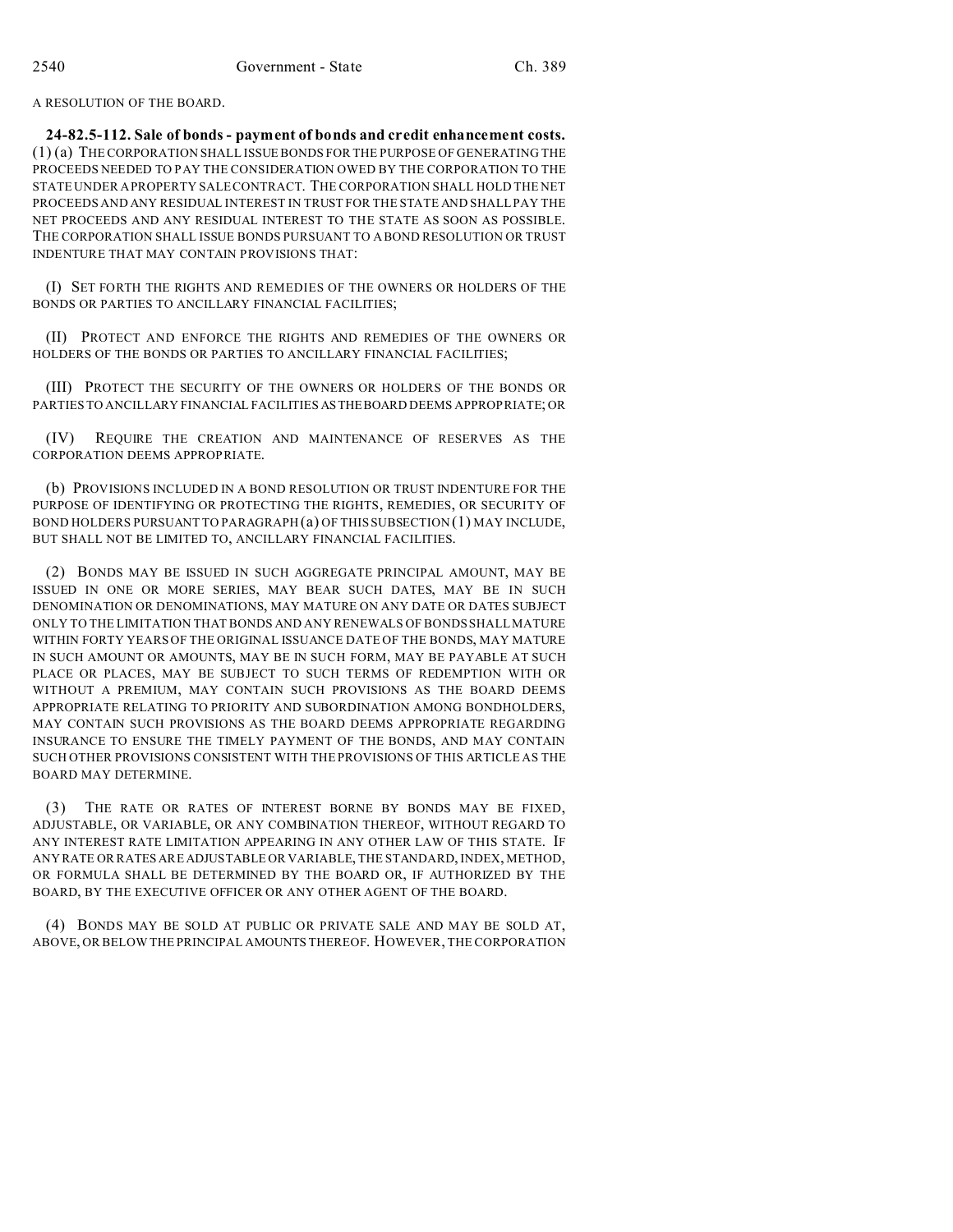SHALL NOT DIRECTLY SELL BONDS AT PRIVATE SALE TO ANY CORPORATION OR OTHER BUSINESS ENTITY THAT IS A PARTY TO THE MASTER SETTLEMENT AGREEMENT OR TO ANY ASSIGNEE, AGENT, PARTNER, CORPORATE PARENT, AFFILIATE, SUBSIDIARY, OR SUCCESSOR IN INTEREST OF ANY SUCH CORPORATION OR OTHER BUSINESS ENTITY.

(5) THE BOARD MAY DELEGATE THE POWER TO FIX THE DATE OF SALE OF BONDS, TO RECEIVE BIDS OR PROPOSALS, TO AWARD AND SELL BONDS, TO SET INTEREST RATES AND OTHER TERMS OF BONDS, AND TO TAKE ALL OTHER ACTIONS NECESSARY TO SELL AND DELIVER BONDS TO THE BOARD'S EXECUTIVE OFFICER OR ANY OTHER AGENT OF THE BOARD.

(6) THE BOARD MAY ENGAGE THE SERVICES OF SUCH CONSULTANTS, FINANCIAL ADVISORS, UNDERWRITERS, BOND INSURERS, LETTER OF CREDIT BANKS, RATING AGENCIES, AGENTS, ATTORNEYS, ACCOUNTANTS, ECONOMISTS, OR OTHER PERSONS WHOSE SERVICES MAY BE REQUIRED OR DEEMED ADVANTAGEOUS BY THE BOARD IN CONNECTION WITH THE ISSUANCE AND SALE OF BONDS.

(7) WITH RESPECT TO BONDS THAT HAVE BEEN ISSUED OR PROPOSED TO BE ISSUED, THE BOARD MAY ENTER INTO INTEREST RATE EXCHANGE AGREEMENTS IN ACCORDANCE WITH ARTICLE 59.3 OF TITLE 11, C.R.S.

(8) THE CORPORATION SHALL HAVE THE POWER TO PLEDGE TO THE PAYMENT OF THE PRINCIPAL OF AND INTEREST ON ANY BONDS ISSUED PURSUANT TO THIS ARTICLE AND THE SECURITY OF AN ANCILLARY FINANCIAL FACILITY ENTERED INTO IN CONNECTION WITH THE ISSUANCE OF SUCH BONDS ONLY TOBACCO SETTLEMENT REVENUES RECEIVABLE BY THE STATE UNDER THE TERMS OF THE SETTLEMENT AGREEMENT AND PURCHASED BY THE CORPORATION PURSUANT TO A PROPERTY SALE CONTRACT AND OTHER LAWFULLY AVAILABLE MONEYS OF THE CORPORATION. ANY BONDS ISSUED OR ANCILLARY FINANCIAL FACILITY ENTERED INTO SHALL NOT CONSTITUTE A DEBT OR OTHER FINANCIAL OBLIGATION OF THE STATE AND THE OWNERS OR HOLDERS OF THE BONDS AND THE PROVIDERS OF ANY ANCILLARY FINANCIAL FACILITY MAY NOT LOOK TO ANY REVENUES OF THE STATE FOR THE PAYMENT OF THE PRINCIPAL AND INTEREST OF THE BONDS OR ANY AMOUNT DUE AND OWING UNDER THE ANCILLARY FINANCIAL FACILITY. BOTH BONDS AND ANY ANCILLARY FINANCIAL FACILITY OFTHECORPORATION SHALL CONTAIN ON THEIR FACE OR IN ANOTHER PROMINENT PLACE A STATEMENT TO THE FOREGOING EFFECT.

(9) THE CORPORATION MAY DETERMINE THE PRIORITY OF PAYMENT OF THE PRINCIPAL AND INTEREST OF ANY BOND OR SERIES OF BONDS OVER ANY OTHER BOND OR SERIES OF BONDS. ANY PLEDGE OF TOBACCO SETTLEMENT REVENUES, BOND PROCEEDS, OTHER LAWFULLY AVAILABLE MONEYS OF THE CORPORATION, OR RIGHTS TO RECEIVE THE SAME AND OTHER PROPERTY RIGHTS OF ANY KIND TO THE PAYMENT OF THE PRINCIPAL AND INTEREST OF BONDS SHALL BE VALID AND BINDING FROM THE DATE OF ISSUANCE OF SUCH BONDS. SUCH A PLEDGE SHALL CREATE A VALID SECURITY INTEREST, AND SUCH TOBACCO SETTLEMENT REVENUES, BOND PROCEEDS, OTHER LAWFULLY AVAILABLE MONEYS, RIGHTS OF RECEIPT, OR OTHER PROPERTY RIGHTS SHALL IMMEDIATELY BE SUBJECT TO THE LIEN OF THE PLEDGE AND SECURITY INTEREST WITHOUT ANY PHYSICAL DELIVERY OR FURTHER ACT, AND THE LIEN OF THE PLEDGE AND SECURITY INTEREST SHALL BE VALID AND BINDING AGAINST ALL PARTIES HAVING CLAIMS OF ANY KIND IN TORT, CONTRACT, OR OTHERWISE AGAINST THE CORPORATION. THE INSTRUMENT BY WHICH A PLEDGE AND SECURITY INTEREST IS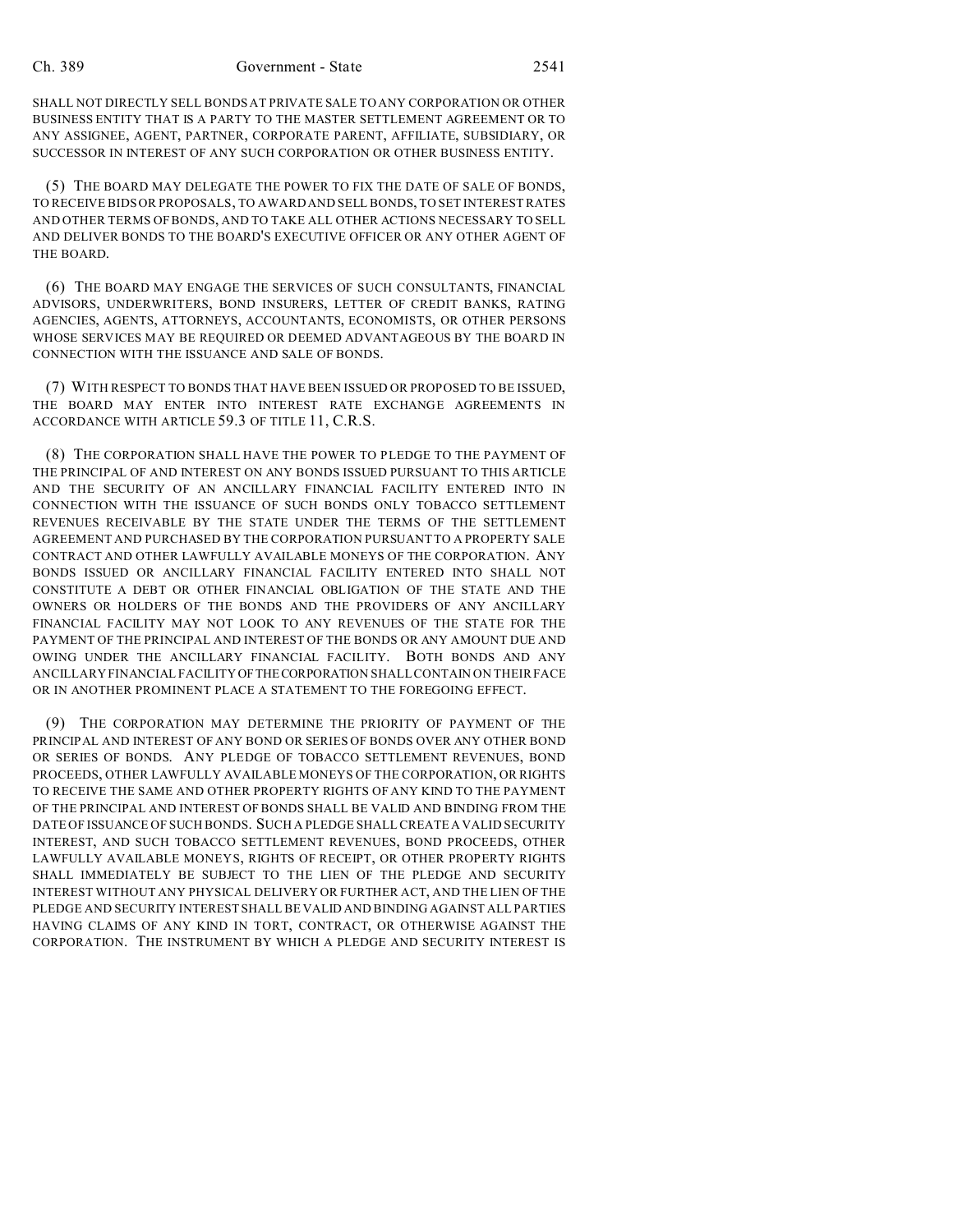CREATED NEED NOT BE RECORDED OR FILED IN ORDER TO PERFECT THE PLEDGE AND SECURITY INTEREST WITHOUT REGARD TO WHETHER A PARTY HAS NOTICE OF THE PLEDGE OR THE LIEN OF THE PLEDGE.

**24-82.5-113. Bonds legal investments.** ALL BANKS, TRUST COMPANIES, SAVINGS AND LOAN ASSOCIATIONS, INSURANCE COMPANIES, EXECUTORS, ADMINISTRATORS, GUARDIANS, TRUSTEES, AND OTHER FIDUCIARIES MAY LEGALLY INVEST ANY MONEYS WITHIN THEIR CONTROL IN ANY BONDS ISSUED PURSUANT TO THIS ARTICLE. PUBLIC ENTITIES, AS DEFINED IN SECTION 24-75-601 (1), MAY INVEST PUBLIC FUNDS IN SUCH BONDS ONLY IF THE BONDS SATISFY THE INVESTMENT REQUIREMENTS ESTABLISHED IN PART 6 OF ARTICLE 75 OF THIS TITLE.

**24-82.5-114. Bonds and assets of the corporation - exemption from taxation.** (1) BONDS, THE TRANSFER OF BONDS, AND ANY INCOME FROM BONDS SHALL AT ALL TIMES BE FREE FROM INCOME TAXATION BY THE STATE.

(2) IN THE CASE OF BONDS FOR WHICH THE INTEREST IS INTENDED TO BE EXEMPT FROM FEDERAL INCOME TAX, THE CORPORATION SHALL PRESCRIBE RESTRICTIONS ON THE USE OF PROCEEDS THEREOF AND RELATED MATTERS TO THE EXTENT NECESSARY TO ENSURE THE EXEMPTION. THE RECIPIENTS OF THE BOND PROCEEDS SHALL BE BOUND BY THE RESTRICTIONS TO THE EXTENT THAT THE RESTRICTIONS ARE MADE APPLICABLE TO THEM. A RECIPIENT, INCLUDING, BUT NOT LIMITED TO, THE STATE MAY EXECUTE A TAX REGULATORY AGREEMENT WITH THE CORPORATION, AND THE CORPORATION MAY TREAT SUCH AN AGREEMENT AS A CONDITION TO RECEIVING BOND PROCEEDS. ANY OTHER ASSETS AND REVENUES OF THE CORPORATION SHALL BE EXEMPT FROM ALL STATE TAXATION.

**24-82.5-115. Agreement of state.** (1) THE STATE HEREBY PLEDGES AND AGREES WITH THE CORPORATION, AND WITH THE OWNERS OF BONDS IN WHICH THE CORPORATION HAS INCLUDED THE PLEDGE AND AGREEMENT, THAT THE STATE SHALL:

(a) IRREVOCABLY DIRECT, THROUGH THE ATTORNEY GENERAL, THE AUDITOR AND THE ESCROW AGENT UNDER THE MASTER SETTLEMENT AGREEMENT TO TRANSFER ALL TOBACCO SETTLEMENT REVENUES SOLD PURSUANT TO A PROPERTY SALE CONTRACT DIRECTLY TO THE CORPORATION OR ITS ASSIGNEE;

(b) ENFORCE THE CORPORATION'S RIGHT TO RECEIVE TOBACCO SETTLEMENT REVENUES SOLD PURSUANT TO A PROPERTY SALE CONTRACT TO THE FULL EXTENT PERMITTED BY TERMS OF THE MASTER SETTLEMENT AGREEMENT AND DILIGENTLY ENFORCE THE QUALIFYING STATUTE AS CONTEMPLATED IN THE MASTER SETTLEMENT AGREEMENT AGAINST ALL TOBACCO PRODUCT MANUFACTURERS THAT SELL TOBACCO PRODUCTS IN COLORADO AND THAT ARE NOT SIGNATORIES TO THE MASTER SETTLEMENT AGREEMENT, IN EACH CASE IN THE MANNER AND TO THE EXTENT NECESSARY IN THE JUDGMENT OF THE ATTORNEY GENERAL, TO COLLECT ALL MONEYS TO WHICH THE STATE IS ENTITLED UNDER THE MASTER SETTLEMENT AGREEMENT;

(c) NOT AMEND THE MASTER SETTLEMENT AGREEMENT OR TAKE ANY OTHER ACTION THAT WOULD ALTER, LIMIT, OR IMPAIR THE CORPORATION'S RIGHTS TO RECEIVE TOBACCO SETTLEMENT REVENUES SOLD PURSUANT TO A PROPERTY SALE CONTRACT OR LIMIT OR ALTER THE RIGHT OF THE CORPORATION TO FULFILL THE TERMS OF ITS AGREEMENTS WITH ITS BONDHOLDERS, OR IN ANY WAY IMPAIR THE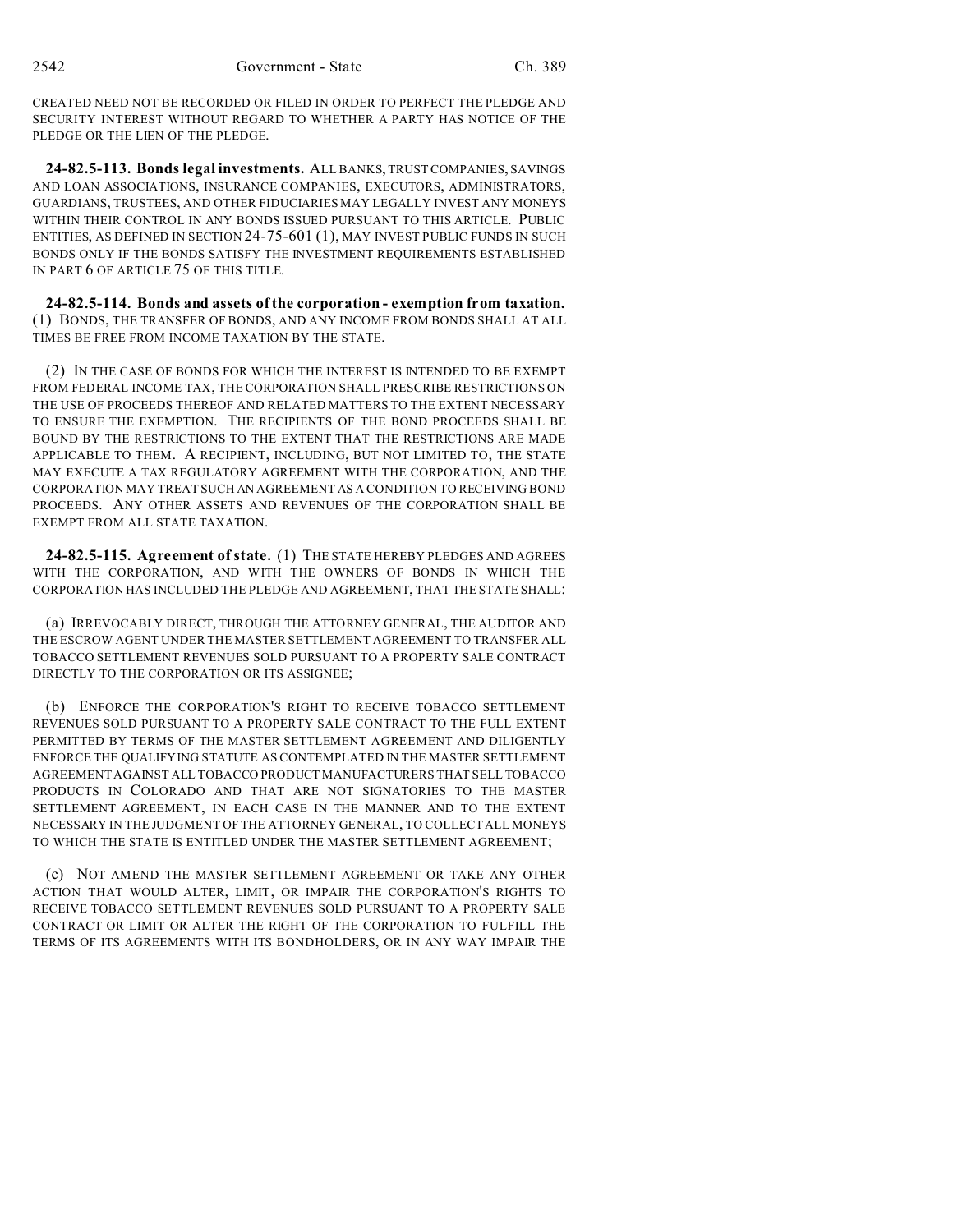#### Ch. 389 Government - State 2543

RIGHTSAND REMEDIES OF THE BONDHOLDERS OR THE SECURITY FOR BONDS UNTIL THE BONDS, TOGETHER WITH THE INTEREST THEREON AND ALL COSTS AND EXPENSES IN CONNECTION WITH ANY ACTION OR PROCEEDINGS BY OR ON BEHALF OF THE BONDHOLDERS ARE FULLY PAID AND DISCHARGED; EXCEPT THAT NOTHING IN THIS PARAGRAPH (c) SHALL BE CONSTRUED TO PRECLUDE THE STATE FROM REGULATING SMOKING, TAXATION, OR THE SALE OF TOBACCO PRODUCTS; AND

(d) NOT AMEND, SUPERSEDE, OR REPEAL THE QUALIFYING STATUTE IN ANY WAY THAT WOULD MATERIALLY AND ADVERSELY AFFECT THE AMOUNT OF PAYMENT TO, OR MATERIALLY AFFECT THE RIGHTS OF, THE CORPORATION OR BONDHOLDERS.

(2) THE STATE TREASURER SHALL INCLUDE THE PLEDGE AND AGREEMENT SET FORTH IN SUBSECTION (1) OF THIS SECTION IN ANY PROPERTY SALE CONTRACT IT EXECUTES AND DELIVERS, AND THE CORPORATION, AS AGENT OF THE STATE, SHALL INCLUDE THE PLEDGE AND AGREEMENT IN ANY CONTRACT WITH ITS BONDHOLDERS.

**24-82.5-116. No action maintainable.** AN ACTION OR PROCEEDING AT LAW OR IN EQUITY TO REVIEW, QUESTION THE VALIDITY OF, ENJOIN THE PERFORMANCE OF, OR OTHERWISE SEEK RELIEF AGAINST OR FROM ANY ACTS OR PROCEEDINGS DONE UNDER THIS ARTICLE, INCLUDING, BUT NOT LIMITED TO, ANY EXECUTION OF A PROPERTY SALE CONTRACT OR ANY ISSUANCE OF BONDS, WHETHER BASED UPON IRREGULARITIES OR JURISDICTIONAL DEFECTS, SHALL NOT BE MAINTAINED UNLESS COMMENCED WITHIN THIRTY DAYS AFTER THE PERFORMANCE OF THE ACT OR PROCEEDINGS OR THE EFFECTIVE DATE THEREOF, WHICHEVER OCCURS FIRST, AND IS THEREAFTER PERPETUALLY BARRED. HOWEVER, THIS SECTION SHALL NOT MODIFY OR LIMIT ANY PROVISION OF ARTICLE 51 OF TITLE 11, C.R.S.

**24-82.5-117. Dissolution of corporation - limitation - disposition of corporate assets.** (1) THE STATE HEREBY COVENANTS WITH THE HOLDERS OF ANY BONDS ISSUED PURSUANT TO THIS ARTICLE THAT THE STATE WILL NOT DISSOLVE THE CORPORATION UNTIL ONE YEAR AND ONE DAY AFTER THE CORPORATION NO LONGER HAS ANY BONDS OR OTHER FINANCIAL OBLIGATIONS OUTSTANDING.

(2) UPON THE DISSOLUTION OF THE CORPORATION, ALL ASSETS AND REVENUES OF THE CORPORATION SHALL BECOME PROPERTY OF THE STATE.

**24-82.5-118. Repeal of article.** THIS ARTICLE IS REPEALED, EFFECTIVE DECEMBER 15, 2003, UNLESS THE STATE TREASURER AND THE CORPORATION ENTER INTO AT LEAST ONE PROPERTY SALE CONTRACT AS PERMITTED BY THIS ARTICLE. IF THE STATE TREASURER AND THE CORPORATION ENTER INTO A PROPERTY SALE CONTRACT, WITHIN TEN DAYS FOLLOWING ITS EXECUTION THE STATE TREASURER SHALL NOTIFY THE REVISOR OF STATUTES OF THE FACT THAT A PROPERTY SALE CONTRACT HAS BEEN EXECUTED AND ONLY THIS SECTION SHALL BE REPEALED, EFFECTIVE DECEMBER 15, 2003.

**SECTION 2.** 24-22-115 (1), Colorado Revised Statutes, is amended to read:

**24-22-115. Tobacco litigation settlement cash fund - creation.** (1) There is hereby created in the state treasury the tobacco litigation settlement cash fund. The cash fund shall consist of all moneys transmitted to the state treasurer in accordance with the terms of the master settlement agreement, the smokeless tobacco master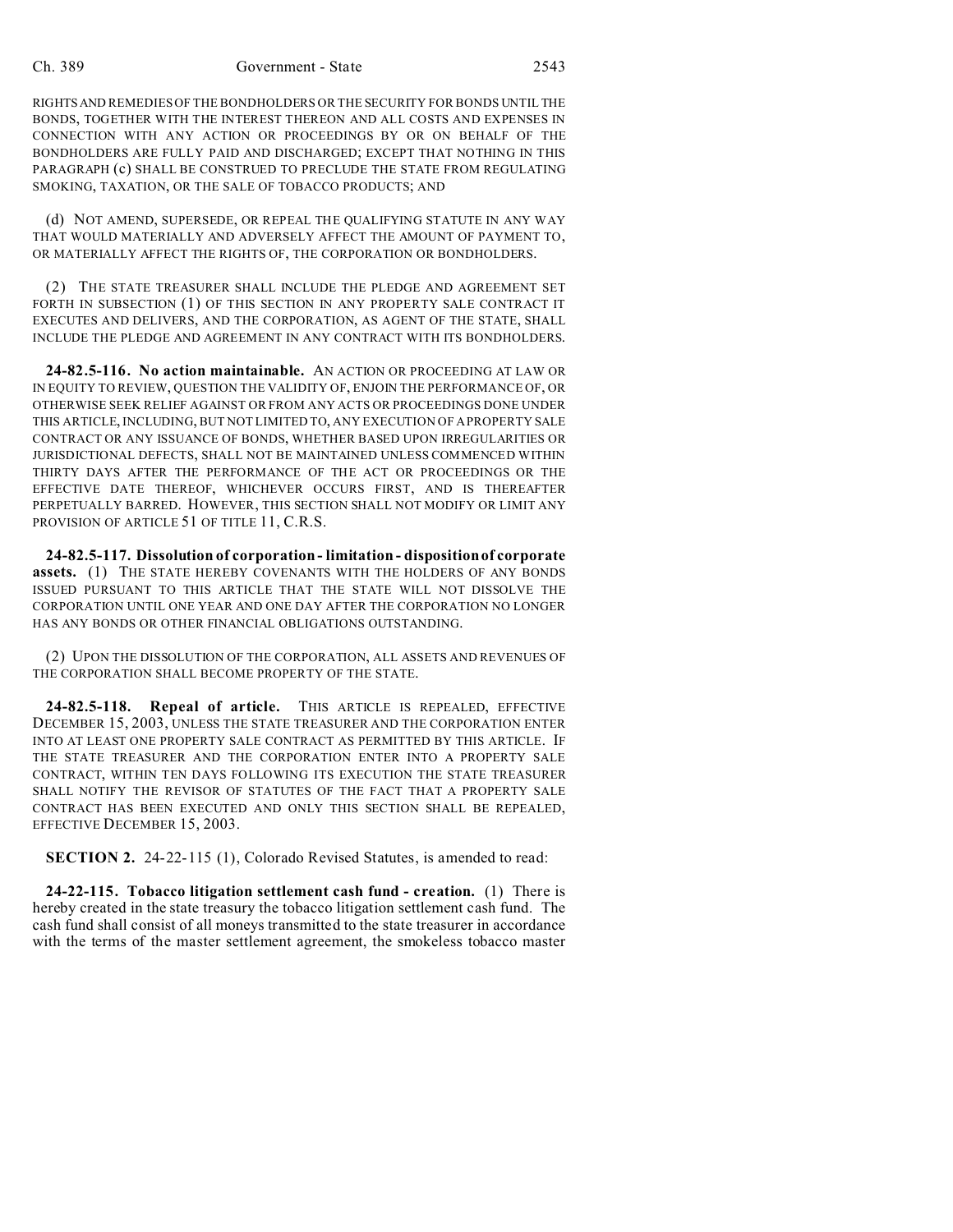settlement agreement, and the consent decree approved and entered by the court in the case denominated *State of Colorado, ex rel. Gale A. Norton, Attorney General v. R.J. Reynolds Tobacco Co.; American Tobacco Co., Inc.; Brown & Williamson Tobacco Corp.; Liggett & Myers, Inc.; Lorillard Tobacco Co., Inc.; Phillip Morris, Inc.; United States Tobacco Co.; B.A.T. Industries, P.L.C.; The Council For Tobacco Research--U.S.A., Inc.; and Tobacco Institute, Inc.,* Case No. 97 CV 3432, in the district court for the city and county of Denver other than moneys credited to the tobacco litigation settlement trust fund pursuant to section 24-22-115.5. Except as provided in subsection (2) of this section, all interest derived from the deposit and investment of moneys in the cash fund shall be credited to the cash fund; except that beginning with the fiscal year 2001-02, and each fiscal year thereafter, all interest derived from the deposit and investment of moneys in the cash fund shall be credited to the breast and cervical cancer prevention and treatment fund created pursuant to section 26-4-532, C.R.S. Except as provided in subsection (2) of this section, all moneys in the cash fund shall be subject to appropriation by the general assembly for such purposes as may be authorized by law in accordance with the terms of the settlement agreements and the consent decree. EXCEPT AS PROVIDED IN SUBSECTION (2) OF THIS SECTION, AT THE END OF THE 2004-05 FISCAL YEAR AND AT THE END OF EACH SUCCEEDING FISCAL YEAR, BUT PRIOR TO THE MAKING OF ANY TRANSFER OF MONEYS FROM THE CASH FUND TO THE TOBACCO LITIGATION SETTLEMENT TRUST FUND AT THE END OF THE FISCAL YEAR AS REQUIRED BY THIS SUBSECTION  $(1)$ , THE LESSER OF FIFTY PERCENT OF ALL UNEXPENDED AND UNENCUMBERED MONEYS AND ALL MONEYS NOT APPROPRIATED FOR THE FOLLOWING FISCAL YEAR IN THE CASH FUND OR SEVEN MILLION FIVE HUNDRED NINETY-FOUR THOUSAND EIGHT HUNDRED SIXTEEN DOLLARS SHALL BE TRANSFERRED FROM THE CASH FUND TO THE GENERAL FUND AND CONTINUOUSLY APPROPRIATED FOR THE IMPLEMENTATION OF THE TONY GRAMPSAS YOUTH SERVICES PROGRAM CREATED AND EXISTING PURSUANT TO PART 2 OF ARTICLE 20.5 OF TITLE 25, C.R.S. Except as provided in subsection (2) of this section, at the end of any fiscal year, all unexpended and unencumbered moneys and all moneys not appropriated for the following fiscal year in the cash fund shall be transferred to the tobacco litigation settlement trust fund.

**SECTION 3.** 24-22-115.5 (2), Colorado Revised Statutes, as amended by Senate Bill 03-190, enacted at the First Regular Session of the Sixty-fourth General Assembly, is amended to read:

**24-22-115.5. Legislative declaration - tobacco litigation settlement trust fund - creation - repeal.** (2) (a) There is hereby created in the state treasury the tobacco litigation settlement trust fund. The principal of the trust fund shall consist of:

(I) The first thirty-three million dollars of all moneys, other than attorney fees and costs, paid to the state treasurer in accordance with the terms of the master settlement agreement, the smokeless tobacco master settlement agreement, and the consent decree approved and entered by the court in the case denominated *State of Colorado, ex rel. Gale A. Norton, Attorney General v. R.J. Reynolds Tobacco Co.; American Tobacco Co., Inc.; Brown & Williamson Tobacco Corp.; Liggett & Myers, Inc.; Lorillard Tobacco Co., Inc.; Phillip Morris, Inc.; United States Tobacco Co.; B.A.T. Industries, P.L.C.; The Council For Tobacco Research--U.S.A., Inc.; and Tobacco Institute, Inc.,* Case No. 97 CV 3432, in the district court for the city and county of Denver;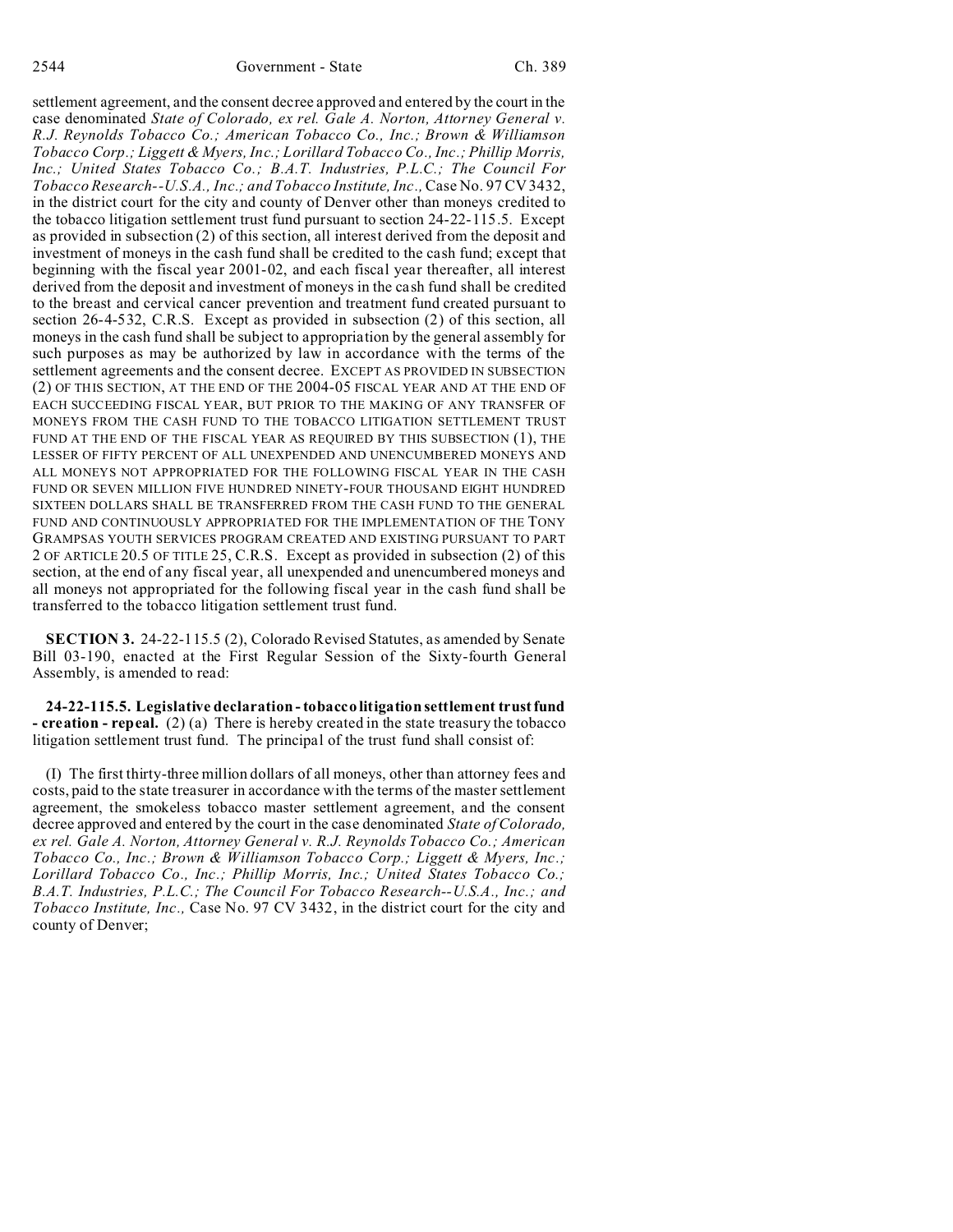(II) Not less than twenty-one percent of all additional moneys, other than attorney fees and costs, paid to the state treasurer in accordance with the settlement agreements and the consent decree; and

(III) Any moneys transferred to the trust fund from the tobacco litigation settlement cash fund at the end of any fiscal year pursuant to section 24-22-115; AND

(IV) ANY MONEYS DEPOSITED IN THE TOBACCO LITIGATION SETTLEMENT TRUST FUND PURSUANT TO SECTION 24-82.5-110 (2).

(a.5) NOTWITHSTANDING THE PROVISIONS OF PARAGRAPH (a) OF THIS SUBSECTION (2):

(I) SUBPARAGRAPH (II) OF PARAGRAPH (a) OF THIS SUBSECTION (2) IS REPEALED, EFFECTIVE DECEMBER 15, 2003, IF THE STATE TREASURER AND THE TOBACCO LITIGATION SETTLEMENT FINANCING CORPORATION ENTER INTO AT LEAST ONE PROPERTY SALE CONTRACT PURSUANT TO ARTICLE 82.5 OF THIS TITLE. IF THE STATE TREASURER AND THE CORPORATION ENTER INTO A PROPERTY SALE CONTRACT, WITHIN TEN DAYS OF ITS EXECUTION THE STATE TREASURER SHALL NOTIFY THE REVISOR OF STATUTES THAT A PROPERTY SALE CONTRACT HAS BEEN EXECUTED.

(II) SUBPARAGRAPH (IV) OF PARAGRAPH (a) OF THIS SUBSECTION (2) IS REPEALED, EFFECTIVE DECEMBER 15, 2003, UNLESS THE STATE TREASURER AND THE TOBACCO LITIGATION SETTLEMENT FINANCING CORPORATION ENTER INTO AT LEAST ONE PROPERTY SALE CONTRACT PURSUANT TO ARTICLE 82.5 OF THIS TITLE. IF THE STATE TREASURER AND THE CORPORATION ENTER INTO APROPERTY SALE CONTRACT, WITHIN TEN DAYS OF ITS EXECUTION THE STATE TREASURER SHALL NOTIFY THE REVISOR OF STATUTES THAT A PROPERTY SALE CONTRACT HAS BEEN EXECUTED.

(III) THIS PARAGRAPH (a.5) IS REPEALED, EFFECTIVE DECEMBER 15, 2003.

(a.7) (I) The principal of the TOBACCO LITIGATION SETTLEMENT trust fund shall not be expended or appropriated for any purpose; except that moneys in the trust fund may be allocated to the children's basic health plan trust as provided in section 24-75-1104 (2). All interest derived from the deposit and investment of moneys in the trust fund shall be credited to the trust fund. Such interest shall become subject to appropriation by the general assembly for the funding of any programs or funds authorized by law to be funded by tobacco litigation settlement moneys at such time as the state auditor certifies that actuarially sound projections of future interest earnings indicate that such interest will be sufficient to fully fund such programs and funds. No part of such trust fund, principal or interest, shall be transferred to the general fund or any other fund or used or appropriated except as provided in this section.

(II) (A) NOTWITHSTANDING THE PROVISIONS OF SUBPARAGRAPH (I) OF THIS PARAGRAPH (a.7), NET PROCEEDS OF A PROPERTY SALE CONTRACT DEPOSITED INTO THE TOBACCO LITIGATION SETTLEMENT TRUST FUND AND DESIGNATED AS A CASH FLOW RESERVE PURSUANT TO SECTION  $24-82.5-110$  (2) (a) OR (2) (b) MAY BE EXPENDED ONLY BY THE STATE TREASURER IN CONSULTATION WITH THE OFFICE OF THE GOVERNOR AND THE OFFICE OF THE STATE CONTROLLER AND ONLY TO RESOLVE A CASH FLOW EMERGENCY. TO DETERMINE IF A CASH FLOW EMERGENCY EXISTS, ON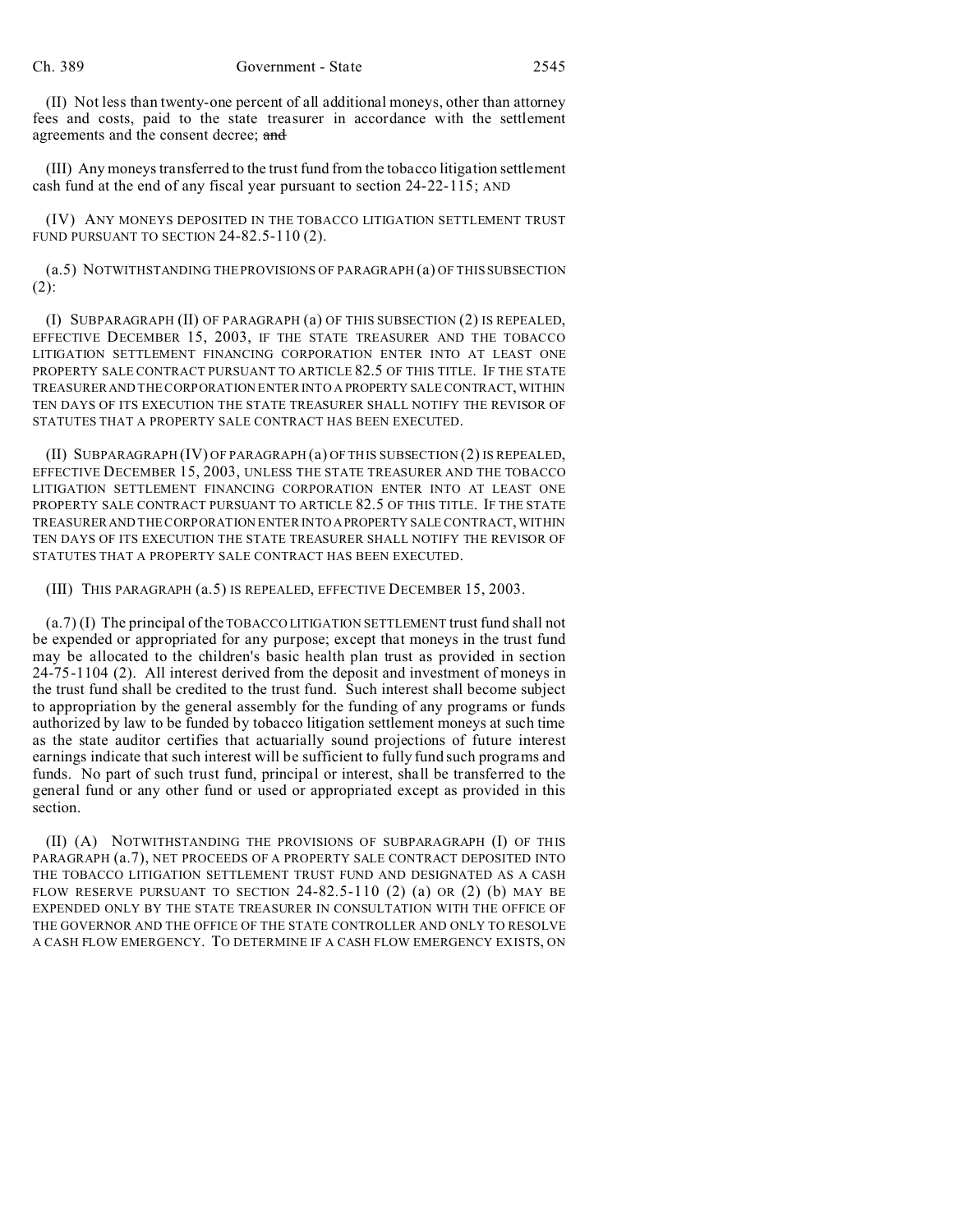2546 Government - State Ch. 389

A DAILY BASIS THE STATE TREASURER SHALL DETERMINE IF THE STATE'S AVAILABLE MONEYS ARE SUFFICIENT TO FULLY FUND THE OBLIGATIONS OF THE STATE THAT ARE DUE AND PAYABLE ON THAT DAY. IF THE AVAILABLE MONEYS ARE NOT SUFFICIENT, THE STATE TREASURER IN CONSULTATION WITH THE OFFICE OF THE GOVERNOR SHALL DECLARE A CASH FLOW EMERGENCY AND UTILIZE THE MONEYS IN THE CASH FLOW RESERVE TO MEET THE STATE'S OBLIGATIONS. FOR PURPOSES OF THIS SUB-SUBPARAGRAPH (A), "AVAILABLE MONEYS" MEANS MONEYS ON DEPOSIT IN THE ACCOUNTS OF THE GENERAL FUND AND THOSE CASH FUNDS SUBJECT TO THE PROVISIONS OF SECTION 24-75-208.

(B) IN RESOLVING A CASH FLOW EMERGENCY, THE STATE TREASURER SHALL EXPEND ALL MONEYS DESIGNATED AS A CASH FLOW RESERVE PURSUANT TO SECTION  $24-82.5-110(2)(a)$  OR  $(2)(b)$  BEFORE EXPENDING ANY OTHER MONEYS DESIGNATED AS A CASH FLOW RESERVE PURSUANT TO ANY OTHER PROVISION OF LAW.

(C) IF THE STATE TREASURER EXPENDS MONEYS FROM THE CASH FLOW RESERVE DURING ANY STATE FISCAL YEAR AS PERMITTED BY SUB-SUBPARAGRAPH (A) OF THIS SUBPARAGRAPH (II), AN AMOUNT OF MONEYS EQUAL TO THE AMOUNT OF MONEYS EXPENDED SHALL BE DEPOSITED IN THE TOBACCO LITIGATION SETTLEMENT TRUST FUND ON OR BEFORE THE LAST DAY OF THE FOLLOWING STATE FISCAL YEAR AND DESIGNATED AS A CASH FLOW RESERVE TO BE EXPENDED ONLY AS PERMITTED BY SUB-SUBPARAGRAPH (A) OF THIS SUBPARAGRAPH (II).

(D) MONEYS DESIGNATED AS A CASH FLOW RESERVE PURSUANT TO SECTION  $24-82.5-110(2)$  (a) OR  $(2)$  (b) OR SUB-SUBPARAGRAPH (C) OF THIS SUBPARAGRAPH (II) SHALL NOT BE USED TO MEET ANY OTHER CONSTITUTIONAL OR STATUTORY RESERVE REQUIREMENT.

(E) THIS SUBPARAGRAPH (II) IS REPEALED, EFFECTIVE DECEMBER 15, 2003, UNLESS THE STATE TREASURER AND THE TOBACCO LITIGATION SETTLEMENT FINANCING CORPORATION ENTER INTO AT LEAST ONE PROPERTY SALE CONTRACT PURSUANT TO ARTICLE 82.5 OF THIS TITLE. IF THE STATE TREASURER AND THE CORPORATION ENTER INTO A PROPERTY SALE CONTRACT, WITHIN TEN DAYS OF ITS EXECUTION THE STATE TREASURER SHALL NOTIFY THE REVISOR OF STATUTES THAT A PROPERTY SALE CONTRACT HAS BEEN EXECUTED AND ONLY THIS SUB-SUBPARAGRAPH (B) SHALL BE REPEALED, EFFECTIVE DECEMBER 15, 2003.

(III) (A) NOTWITHSTANDING THE PROVISIONS OF SUBPARAGRAPH (I) OF THIS PARAGRAPH (a.7), INTEREST OR INCOME DERIVED FROM THE DEPOSIT AND INVESTMENT OF NET PROCEEDS OF A PROPERTY SALE CONTRACT DEPOSITED INTO THE TOBACCO LITIGATION SETTLEMENT TRUST FUND PURSUANT TO SECTION 24-82.5-110 (2) IS SUBJECT TO APPROPRIATION BY THE GENERAL ASSEMBLY FOR THE FUNDING OF ANY PROGRAMS OR FUNDS AUTHORIZED BY LAW TO BE FUNDED BY TOBACCO LITIGATION SETTLEMENT MONEYS.

(B) THIS SUBPARAGRAPH (III) IS REPEALED, EFFECTIVE DECEMBER 15, 2003, UNLESS THE STATE TREASURER AND THE TOBACCO LITIGATION SETTLEMENT FINANCING CORPORATION ENTER INTO AT LEAST ONE PROPERTY SALE CONTRACT PURSUANT TO ARTICLE 82.5 OF THIS TITLE. IF THE STATE TREASURER AND THE CORPORATION ENTER INTO A PROPERTY SALE CONTRACT, WITHIN TEN DAYS OF ITS EXECUTION THE STATE TREASURER SHALL NOTIFY THE REVISOR OF STATUTES THAT A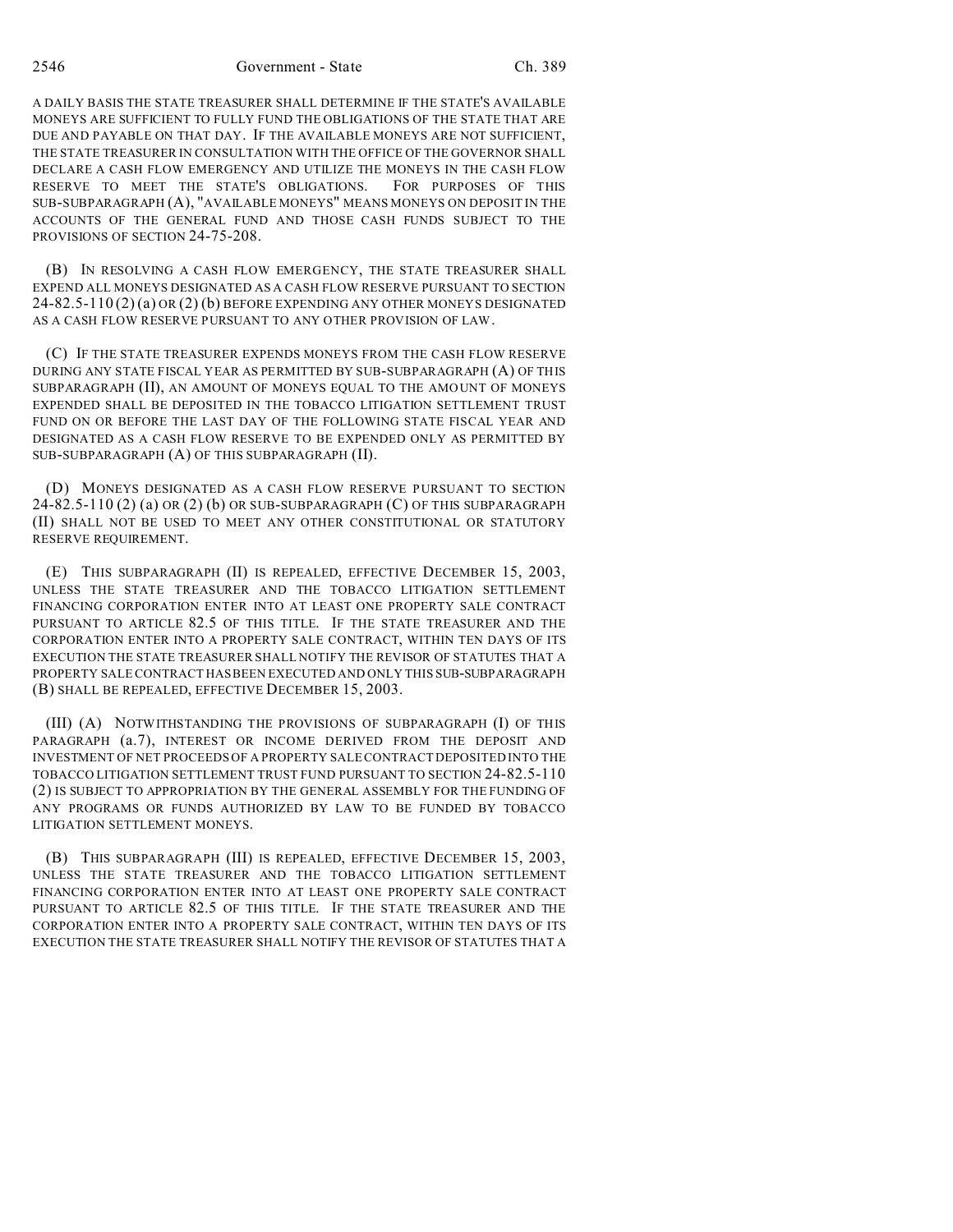PROPERTY SALE CONTRACTHAS BEEN EXECUTED AND ONLY THIS SUB-SUBPARAGRAPH (B) SHALL BE REPEALED, EFFECTIVE DECEMBER 15, 2003.

(b) (I) Notwithstanding any provision of this section to the contrary, on the effective date of this paragraph (b), the state treasurer shall transfer the balance of moneys in the tobacco litigation settlement trust fund to the general fund.

(II) (A) NOTWITHSTANDING THE PROVISIONS OF SUBPARAGRAPH (I) OF THIS PARAGRAPH (b), NET PROCEEDS OF A PROPERTY SALE CONTRACT DEPOSITED TO THE TOBACCO LITIGATION SETTLEMENT TRUST FUND PURSUANT TO SECTION 24-82.5-110 (2), SHALL NOT BE TRANSFERRED TO THE GENERAL FUND.

(B) THIS SUBPARAGRAPH (II) IS REPEALED, EFFECTIVE DECEMBER 15, 2003, UNLESS THE STATE TREASURER AND THE TOBACCO LITIGATION SETTLEMENT FINANCING CORPORATION ENTER INTO AT LEAST ONE PROPERTY SALE CONTRACT PURSUANT TO ARTICLE 82.5 OF THIS TITLE. IF THE STATE TREASURER AND THE CORPORATION ENTER INTO A PROPERTY SALE CONTRACT, WITHIN TEN DAYS FOLLOWING ITS EXECUTION THE STATE TREASURER SHALL NOTIFY THE REVISOR OF STATUTES THAT A PROPERTY SALE CONTRACT HAS BEEN EXECUTED AND ONLY THIS SUB-SUBPARAGRAPH (B) SHALL BE REPEALED, EFFECTIVE DECEMBER 15, 2003.

(c) Notwithstanding the provisions of paragraph (a) of this subsection (2), any moneys paid to the state treasurer in accordance with the terms of the master settlement agreement, the smokeless tobacco master settlement agreement, and the consent decree approved and entered by the court in the case denominated *State of Colorado, ex rel. Gale A. Norton, Attorney General v. R.J. Reynolds Tobacco Co.; American Tobacco Co., Inc.; Brown & Williamson Tobacco Corp.; Liggett & Myers, Inc.; Lorillard Tobacco Co., Inc.; Phillip Morris, Inc.; United States Tobacco Co.; B.A.T. Industries, P.L.C.; The Council For Tobacco Research--U.S.A., Inc.; and Tobacco Institute, Inc.,* Case No. 97 CV 3432, in the district court for the city and county of Denver, other than attorney fees and costs, after the effective date of this paragraph (c), but before July 1, 2003, shall be credited to the tobacco litigation settlement cash fund created by section 24-22-115 (1).

**SECTION 4.** 24-22-115.5 (3), Colorado Revised Statutes, is amended BY THE ADDITION OF A NEW PARAGRAPH to read:

**24-22-115.5. Legislative declaration - tobacco litigation settlement trust fund - creation.** (3) (a.5) IN ADDITION TO THE TYPES OF INVESTMENTS SPECIFIED IN PARAGRAPH (a) OF THIS SUBSECTION (3), THE STATE TREASURER MAY INVEST MONEYS IN THE TOBACCO LITIGATION SETTLEMENT TRUST FUND IN ANY TYPE OF SECURITY, REGARDLESS OF ITS MATURITY DATE, IN WHICH A PUBLIC ENTITY MAY INVEST PUBLIC FUNDS PURSUANT TO SECTION 24-75-601.1 (1) (d) OR (1) (e).

**SECTION 5.** 24-22-116 (2) (a), Colorado Revised Statutes, is amended to read:

**24-22-116. Legislative declaration - exclusion of revenue in tobacco litigation settlement funds from fiscal year spending - repeal.** (2) (a) (I) For purposes of section 20 of article X of the state constitution and article 77 of this title, any moneys credited to the tobacco litigation settlement cash fund in accordance with section 24-22-115 (1), including moneys transferred to the tobacco settlement defense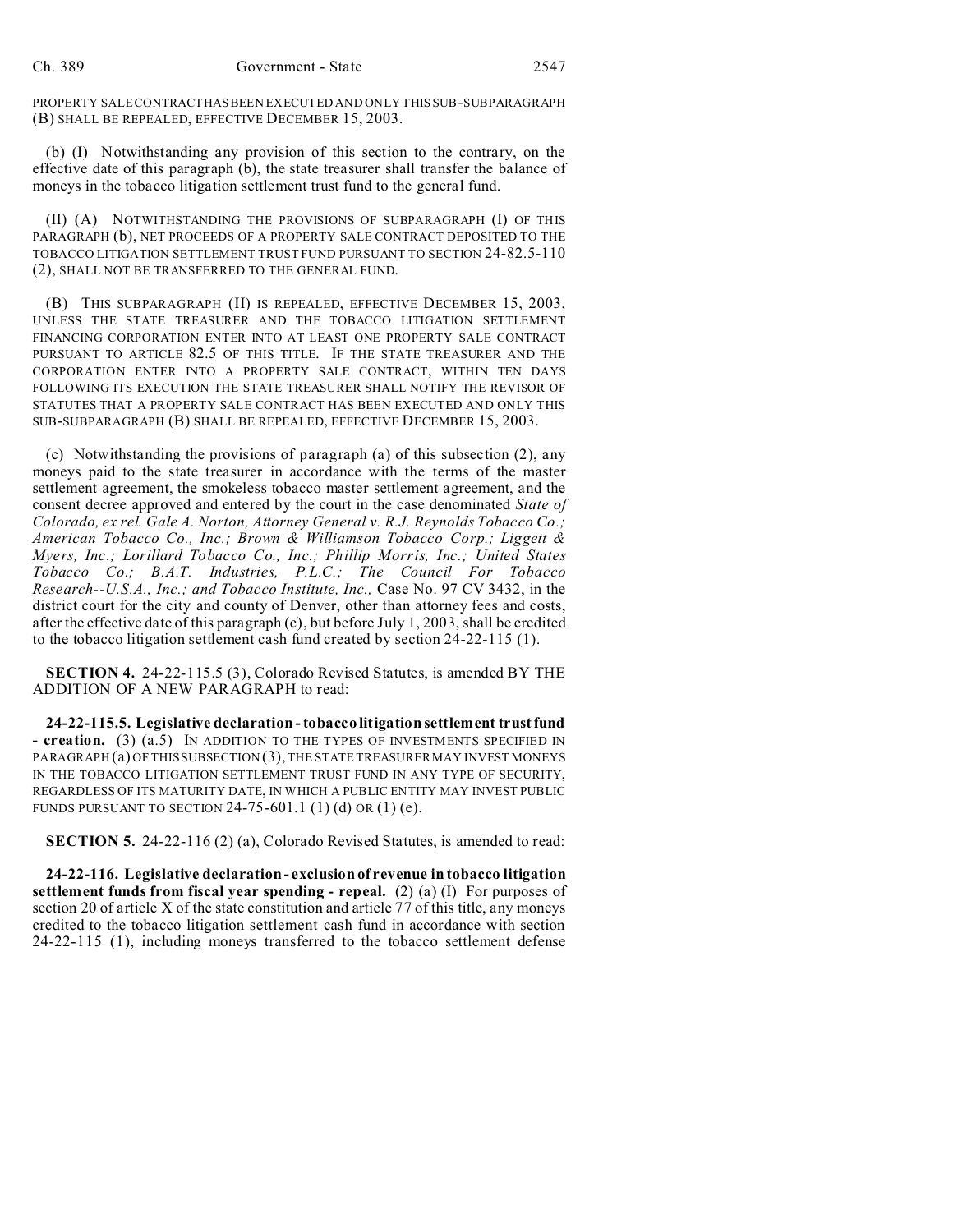2548 Government - State Ch. 389

account created in said cash fund pursuant to section 24-22-115 (2), or the tobacco litigation settlement trust fund in accordance with section 24-22-115.5 are damage awards, as defined in section 24-77-102 (2), or interest accruing on such damage awards. Any moneys credited to or expended from the tobacco litigation settlement cash fund, including the tobacco settlement defense account, or the tobacco litigation settlement trust fund, are not included in state fiscal year spending, as defined in section 24-77-102 (17), for any state fiscal year.

(II) (A) FOR PURPOSES OF SECTION 20 OF ARTICLE X OF THE STATE CONSTITUTION AND ARTICLE 77 OF THIS TITLE, ANY NET PROCEEDS OF A PROPERTY SALE CONTRACT DEPOSITED TO THE TOBACCO LITIGATION SETTLEMENT TRUST FUND PURSUANT TO SECTION 24-82.5-110 (2) ARE BOTH PROCEEDS FROM A PROPERTY SALE, AS DEFINED IN SECTION 24-77-102 (11), AND A DAMAGE AWARD, AS DEFINED IN SECTION 24-77-102 (2), OR INTEREST ACCRUING ON PROCEEDS FROM A PROPERTY SALE OR A DAMAGE AWARD.

(B) THIS SUBPARAGRAPH (II) IS REPEALED, EFFECTIVE DECEMBER 15, 2003, UNLESS THE STATE TREASURER AND THE TOBACCO LITIGATION SETTLEMENT FINANCING CORPORATION ENTER INTO AT LEAST ONE PROPERTY SALE CONTRACT PURSUANT TO ARTICLE 82.5 OF THIS TITLE. IF THE STATE TREASURER AND THE CORPORATION ENTER INTO A PROPERTY SALE CONTRACT, WITHIN TEN DAYS OF ITS EXECUTION THE STATE TREASURER SHALL NOTIFY THE REVISOR OF STATUTES THAT A PROPERTY SALE CONTRACT HAS BEEN EXECUTED AND ONLY THIS SUB-SUBPARAGRAPH (B) SHALL BE REPEALED, EFFECTIVE DECEMBER 15, 2003.

**SECTION 6.** 24-75-1103 (4), Colorado Revised Statutes, is amended to read:

**24-75-1103. Policy on use of tobacco settlement funds.** (4) (a) Since the amount of moneys to be received by the state is uncertain, a portion of the settlement moneys shall be placed in an endowment trust fund created in section 24-22-115.5, with the principal and interest reinvested in the trust fund until the state auditor certifies that actuarially sound projections of future interest earnings indicate that the interest earned will be sufficient to fully fund the tobacco settlement programs. However, notwithstanding the policy prohibiting the appropriation of the principal in the trust fund, the principal may be expended as provided in section 24-22-115.5 (2).

(b) NOTWITHSTANDING THE PROVISIONS OF PARAGRAPH (a) OF THIS SUBSECTION (4), IF THE STATE TREASURER AND THE TOBACCO LITIGATION SETTLEMENT FINANCING CORPORATION ENTER INTO ONE OR MORE PROPERTY SALE CONTRACTS PURSUANT TO ARTICLE 82.5 OF THIS TITLE AND THE ONLY SETTLEMENT MONEYS RECEIVED BY THE STATE IN ANY GIVEN STATE FISCAL YEAR ARE SETTLEMENT MONEYS TO BE APPROPRIATED IN ACCORDANCE WITH SECTION 24-75-1104 OR ANY OTHER STATUTORY PROVISION, NO SETTLEMENT MONEYS NEED BE PLACED IN THE TOBACCO LITIGATION SETTLEMENT TRUST FUND EXCEPT AS OTHERWISE PROVIDED BY LAW.

**SECTION 7.** 24-75-1104 (1) (c), Colorado Revised Statutes, is amended to read:

**24-75-1104. Use of settlement moneys - programs.** (1) For the 2000-01 fiscal year and for each fiscal year thereafter, the following programs shall receive appropriations in the specified amounts from the settlement moneys annually received by the state: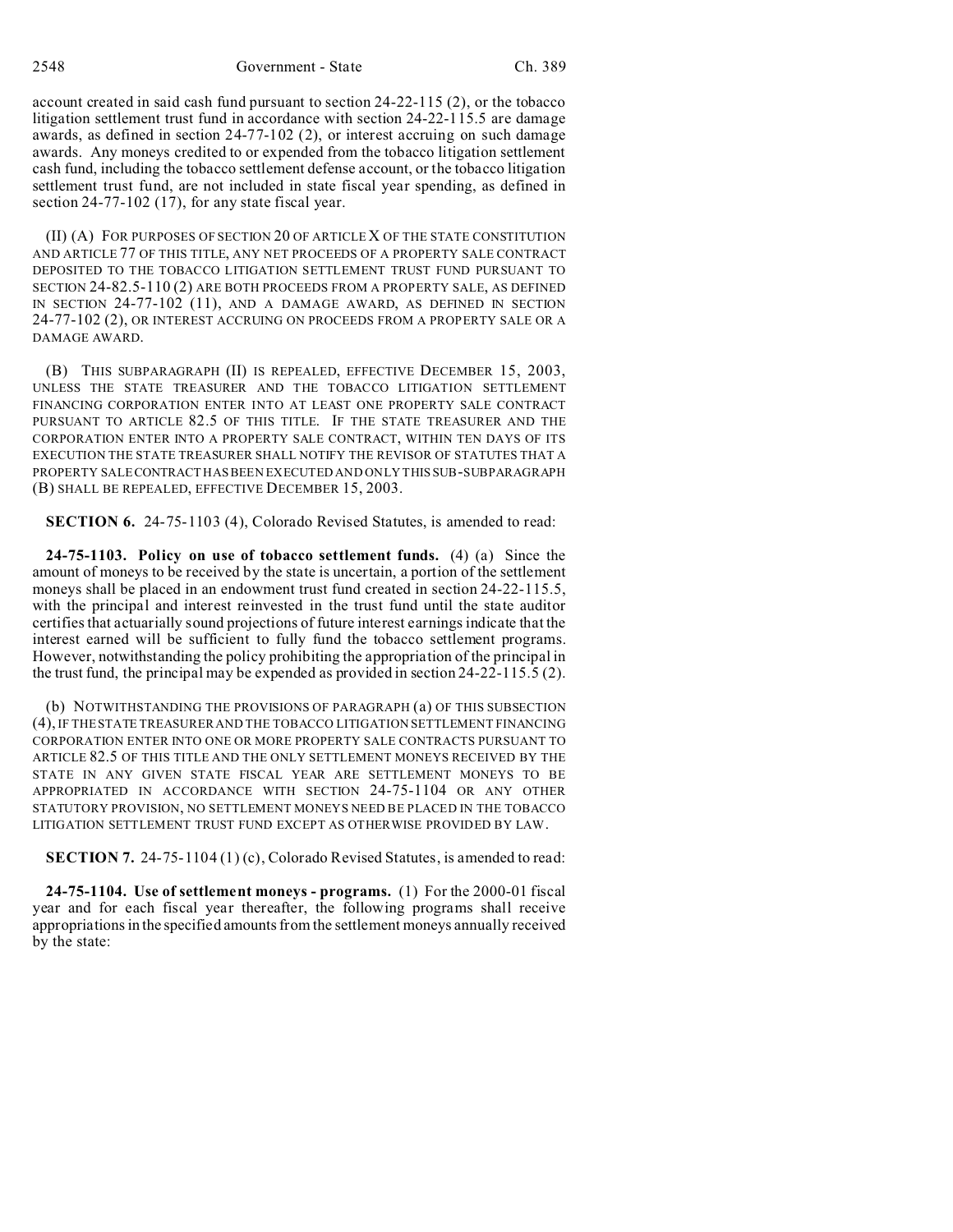(c) (I) For the 2000-01 to 2003-04 fiscal years, the tobacco-related and tobacco-focused research grant program implemented pursuant to part 2 of article 20 of title 23, C.R.S., shall receive eight percent of the total amount of settlement moneys annually received by the state; except that the amount received in any fiscal year shall not exceed eight million dollars;

(II) FOR THE 2004-05 FISCAL YEAR AND FOR EACH FISCAL YEAR THEREAFTER, THE TOBACCO-RELATED AND TOBACCO-FOCUSED RESEARCH GRANT PROGRAM IMPLEMENTED PURSUANT TO PART 2 OF ARTICLE 20 OF TITLE 23, C.R.S., SHALL NOT RECEIVE ANY OF THE SETTLEMENT MONEYS ANNUALLY RECEIVED BY THE STATE.

**SECTION 8.** The introductory portion to 24-75-1104 (2), Colorado Revised Statutes, as amended by Senate Bill 03-190, enacted at the First Regular Session of the Sixty-fourth General Assembly, is amended, and the said 24-75-1104 is further amended BY THE ADDITION OF THE FOLLOWING NEW SUBSECTIONS, to read:

**24-75-1104. Use of settlement moneys - programs.** (1.9) NOTWITHSTANDING THE PROVISIONS OF SUBSECTION (1) OF THIS SECTION, FOR THE 2004-05 FISCAL YEAR AND EACH SUCCEEDING FISCAL YEAR, THE FOLLOWING PROGRAMS SHALL RECEIVE APPROPRIATIONS IN THE FOLLOWING SPECIFIED AMOUNTS FROM THE SETTLEMENT MONEYS RECEIVED BY THE STATE:

(a) THE COLORADO NURSE HOME VISITOR PROGRAM CREATED IN ARTICLE 31 OF TITLE 25, C.R.S., SHALL RECEIVE THE FOLLOWING AMOUNTS:

(I) FOR THE 2004-05 FISCAL YEAR, NINE MILLION FIVE HUNDRED SEVENTY-SEVEN THOUSAND THIRTY-FIVE DOLLARS;

(II) FOR THE 2005-06 FISCAL YEAR, ELEVEN MILLION FIVE HUNDRED SEVENTY THOUSAND EIGHT HUNDRED EIGHTEEN DOLLARS;

(III) FOR THE 2006-07 FISCAL YEAR, THIRTEEN MILLION FIVE HUNDRED FORTY-NINE THOUSAND SIX HUNDRED THIRTY-SEVEN DOLLARS;

(IV) FOR THE 2007-08 FISCAL YEAR, FIFTEEN MILLION FIVE HUNDRED FORTY-NINE THOUSAND SIX HUNDRED THIRTY-SEVEN DOLLARS;

(V) FOR THE 2008-09 FISCAL YEAR, SEVENTEEN MILLION FIVE HUNDRED FORTY-NINE THOUSAND SIX HUNDRED THIRTY-SEVEN DOLLARS; AND

(VI) FOR THE 2009-10 FISCAL YEAR AND EACH SUCCEEDING FISCAL YEAR, NINETEEN MILLION DOLLARS.

(b) THE READ-TO-ACHIEVE PROGRAM CREATED PURSUANT TO SECTION 22-7-506, C.R.S., SHALL RECEIVE TWENTY-ONE PERCENT OF THE TOTAL AMOUNT OF SETTLEMENT MONEYS ANNUALLY RECEIVED BY THE STATE; EXCEPT THAT THE AMOUNT RECEIVED SHALL NOT EXCEED FIFTEEN MILLION DOLLARS.

(c) THE COMPREHENSIVE PRIMARY AND PREVENTATIVE CARE GRANT PROGRAM CREATED IN PART 10 OF ARTICLE4 OF TITLE 26, C.R.S., SHALL RECEIVE TEN PERCENT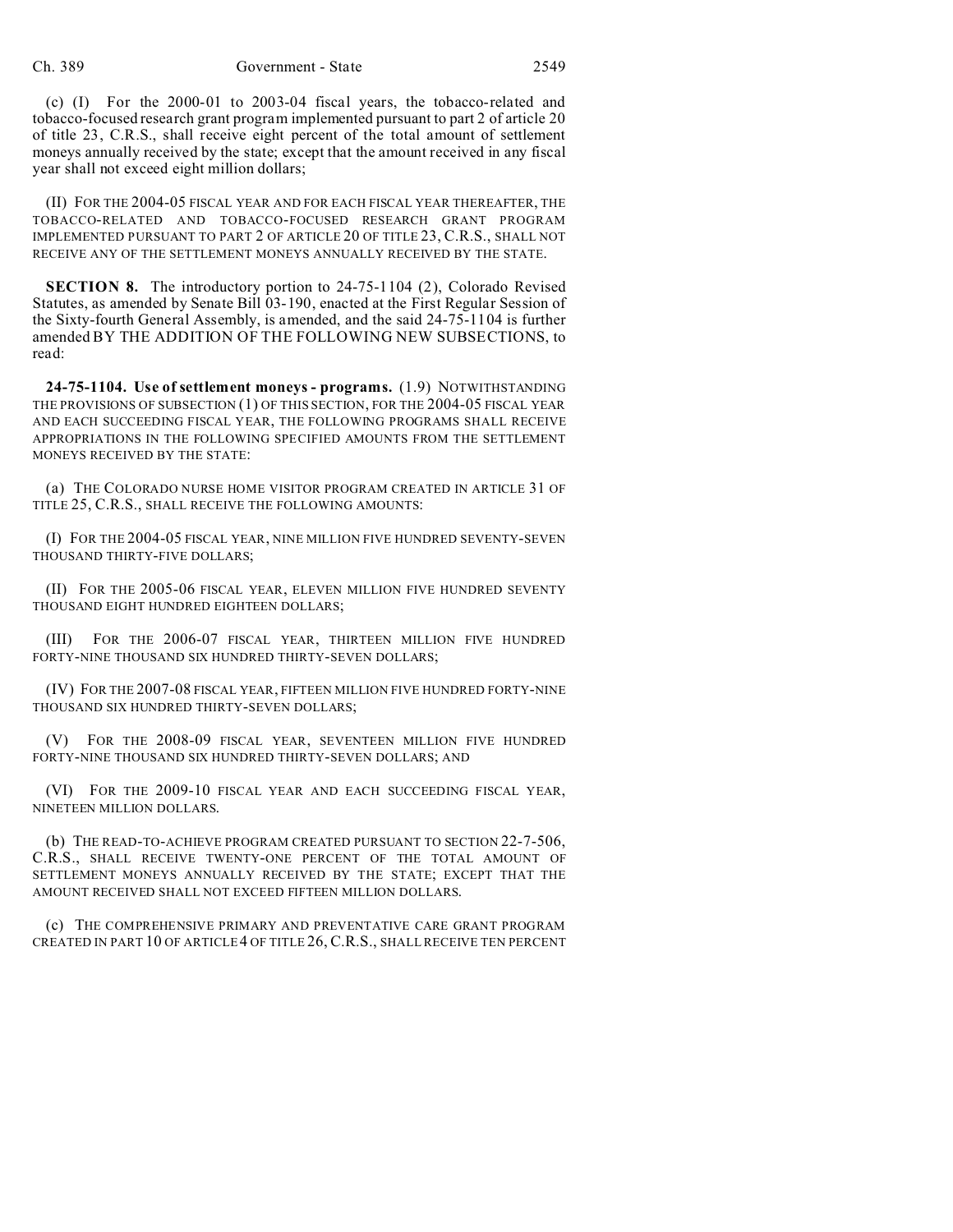### OF THE TOTAL AMOUNT OF SETTLEMENT MONEYS ANNUALLY RECEIVED BY THE STATE; EXCEPT THAT THE AMOUNT RECEIVED SHALL NOT EXCEED TEN MILLION DOLLARS.

(2) The general assembly shall appropriate the amounts specified in subsections  $(1)$  and  $(1.7)$ ,  $(1.7)$ , AND  $(1.9)$  of this section from moneys credited to the tobacco litigation settlement cash fund created in section 24-22-115. For fiscal years other than the 2002-03 fiscal year AND THE 2004-05 FISCAL YEAR AND SUCCEEDING FISCAL YEARS, the state controller shall first allocate the amounts specified in paragraphs (a),  $(c)$ ,  $(d)$ ,  $(e)$ ,  $(f)$ , and  $(g)$  of subsection  $(1)$  of this section and then allocate the amount for the children's basic health plan trust as specified in paragraph (b) of subsection (1) of this section. For the 2002-03 fiscal year, the state controller shall first allocate the amounts specified in paragraph  $(f)$  of subsection  $(1)$  of this section and paragraphs (a), (c), (d), (e), and (f) of subsection  $(1.7)$  of this section and then allocate the amount for the children's basic health plan as specified in paragraph (b) of subsection (1) of this section. FOR THE 2004-05 FISCAL YEAR AND EACH SUCCEEDING FISCAL YEAR, THE STATE TREASURER SHALL FIRST ALLOCATE THE AMOUNT FOR THE CHILDREN'S BASIC HEALTH PLAN AS SPECIFIED IN PARAGRAPH (b) OF SUBSECTION (1) OF THIS SECTION AND THEN ALLOCATE THE AMOUNTS SPECIFIED IN PARAGRAPHS (b.5),  $(c)$ ,  $(d)$ , AND  $(f)$  OF SUBSECTION  $(1)$  OF THIS SECTION AND SUBSECTION  $(1.9)$  OF THIS SECTION. If the moneys in the tobacco litigation settlement cash fund are insufficient to fund the full amount specified in subparagraph (II) of said paragraph (b) for the children's basic health plan trust, the amount of the shortfall shall be allocated out of the tobacco litigation settlement trust fund. Any amount of unencumbered settlement moneys remaining in the fund of any program specified in subsection (1) of this section at the end of any fiscal year shall be transferred to the tobacco litigation settlement trust fund created in section 24-22-115.5; except that unencumbered settlement moneys shall not be transferred from the following funds:

(4) NOTWITHSTANDING THE PROVISIONS OF SUBSECTIONS  $(1)$ ,  $(1.7)$ , AND  $(1.9)$  OF THIS SECTION, IF THE AMOUNT OF SETTLEMENT MONEYS ANNUALLY RECEIVED BY THE STATE IS REDUCED BECAUSE THE STATE TREASURER ENTERS INTO ONE OR MORE PROPERTY SALE CONTRACTS PURSUANT TO SECTION 24-82.5-110, BUT THE AMOUNT OF THE SETTLEMENT MONEYS THAT IS DEPOSITED INTO THE TOBACCO LITIGATION SETTLEMENT CASH FUND CREATED IN SECTION 24-22-115 (1) IS NOT REDUCED, THE SPECIFIED AMOUNTS TO BE APPROPRIATED PURSUANT TO SUBSECTIONS  $(1)$ ,  $(1.7)$ , AND (1.9) OF THIS SECTION SHALL BE CALCULATED AS IF THE AMOUNT OF SETTLEMENT MONEYS HAD NOT BEEN REDUCED.

(5) DURING ITS CONSIDERATION OF STATE BUDGET REQUESTS AND ITS DEVELOPMENT OF THE STATE BUDGET FOR THE FIRST STATE FISCAL YEAR THAT COMMENCES AFTER THE FULFILLMENT OF ALL OF THE STATE'S OBLIGATIONS UNDER ANY PROPERTY SALE CONTRACT ENTERED INTO BY THE STATE TREASURER PURSUANT TO SECTION 24-82.5-110 (1), THE JOINT BUDGET COMMITTEE OF THE GENERAL ASSEMBLY SHALL COMPREHENSIVELY REVIEW THE ALLOCATION OF SETTLEMENT MONEYS ANNUALLY RECEIVED BY THE STATE PURSUANT TO THIS SECTION AND DETERMINE WHETHER AND TO WHAT EXTENT THE ALLOCATION SHOULD BE CHANGED.

**SECTION 9.** Part 11 of article 75 of title 24, Colorado Revised Statutes, is amended BY THE ADDITION OF A NEW SECTION to read:

## **24-75-1106. Repeal of sections - instructions to revisor of statutes.** SECTIONS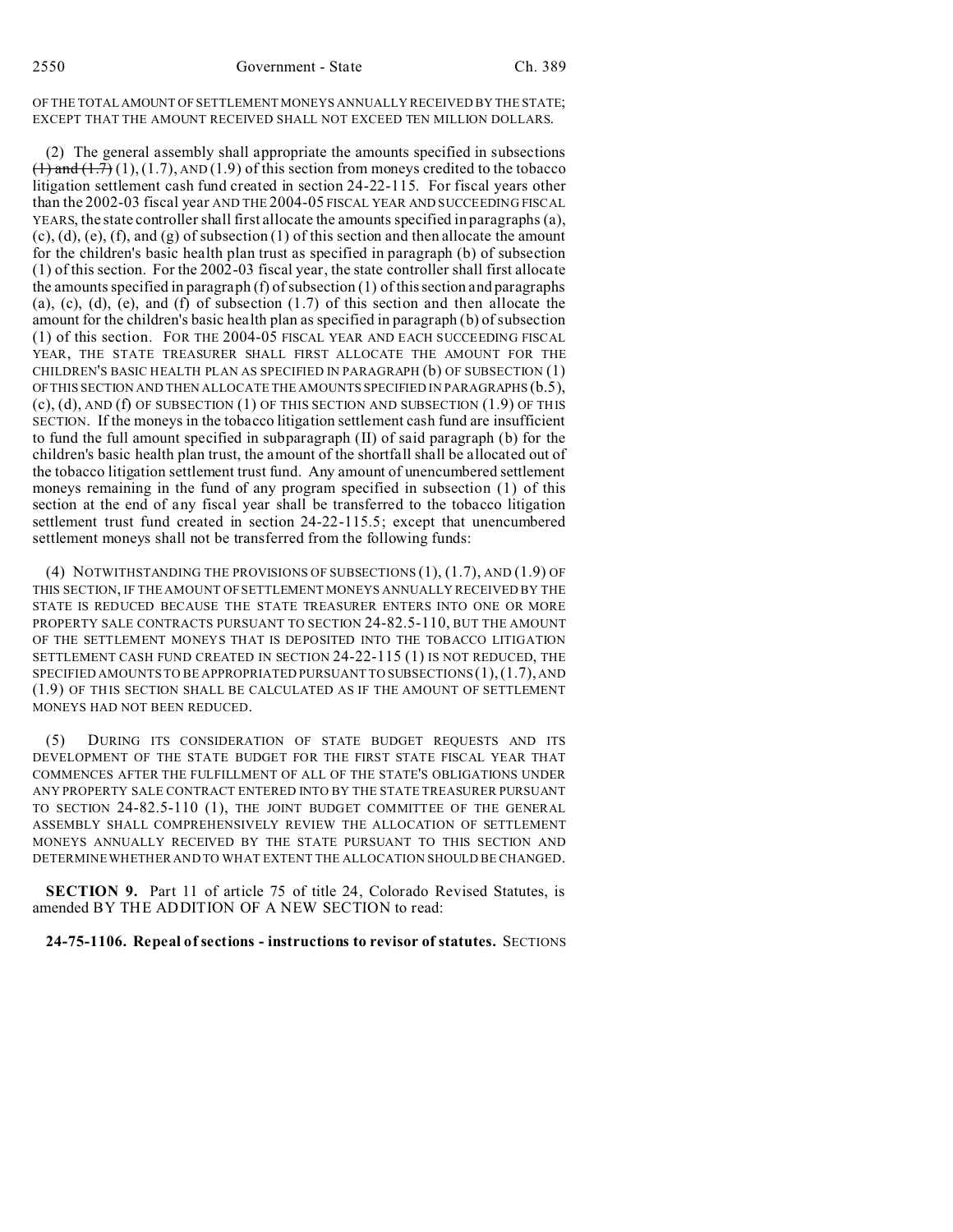24-75-1103 (4) (b) AND 24-75-1104 (1.9), (4), AND (5) AND THIS SECTION ARE REPEALED, EFFECTIVE DECEMBER 15, 2003, UNLESS THE STATE TREASURER AND THE TOBACCO LITIGATION SETTLEMENT FINANCING CORPORATION ENTER INTO AT LEAST ONE PROPERTY SALE CONTRACT PURSUANT TO ARTICLE 82.5 OF THIS TITLE. IF THE STATE TREASURER AND THE CORPORATION ENTER INTO A PROPERTY SALE CONTRACT, WITHIN TEN DAYS OF ITS EXECUTION THE STATE TREASURER SHALL NOTIFY THE REVISOR OF STATUTES THAT A PROPERTY SALE CONTRACT HAS BEEN EXECUTED AND ONLY THIS SECTION SHALL BE REPEALED, EFFECTIVE DECEMBER 15, 2003.

**SECTION 10.** 24-77-102 (15) (b), Colorado Revised Statutes, is amended BY THE ADDITION OF A NEW SUBPARAGRAPH to read:

**24-77-102. Definitions - repeal.** As used in this article, unless the context otherwise requires:

(15) (b) "Special purpose authority" includes, but is not limited to:

(XIII) (A) THE TOBACCO LITIGATION SETTLEMENT FINANCING CORPORATION CREATED PURSUANT TO SECTION 24-82.5-104 (1).

(B) THIS SUBPARAGRAPH (XIII) IS REPEALED, EFFECTIVE DECEMBER 15, 2003, UNLESS THE STATE TREASURER AND THE TOBACCO LITIGATION SETTLEMENT FINANCING CORPORATION ENTER INTO AT LEAST ONE PROPERTY SALE CONTRACT PURSUANT TO ARTICLE 82.5 OF THIS TITLE. IF THE STATE TREASURER AND THE CORPORATION ENTER INTO A PROPERTY SALE CONTRACT, WITHIN TEN DAYS OF ITS EXECUTION THE STATE TREASURER SHALL NOTIFY THE REVISOR OF STATUTES THAT A PROPERTY SALE CONTRACT HAS BEEN EXECUTED AND ONLY THISSUB-SUBPARAGRAPH (B) SHALL BE REPEALED, EFFECTIVE DECEMBER 15, 2003.

**SECTION 11.** 22-7-506 (4) (b) (I), Colorado Revised Statutes, as amended by Senate Bill 03-190, enacted at the First Regular Session of the Sixty-fourth General Assembly, is amended to read:

**22-7-506. Read-to-achieve grant program - board created - fund - repeal.** (4) (b) (I) Except as otherwise provided in section 24-75-1104 (1.7) (e)  $OR(1.9)$  (b), C.R.S., beginning with the 2000-01 fiscal year, and for each fiscal year thereafter so long as the state receives moneys pursuant to the master settlement agreement, the general assembly shall annually appropriate to the cash fund nineteen percent of the amount of moneys transmitted to the state treasurer in accordance with the master settlement agreement, other than attorney fees and costs, for the preceding fiscal year; except that the amount so appropriated to the cash fund in any fiscal year shall not exceed nineteen million dollars. The general assembly shall appropriate the amount specified in this paragraph (c) PARAGRAPH (b) from moneys credited to the tobacco litigation settlement cash fund created in section 24-22-115, C.R.S.

**SECTION 12.** 23-20-207 (1) (a) (I), Colorado Revised Statutes, as amended by Senate Bill 03-190, enacted at the First Regular Session of the Sixty-fourth General Assembly, is amended to read:

**23-20-207. Funding of research grants - tobacco- and substance-abuse-related research fund - creation - administrative costs.**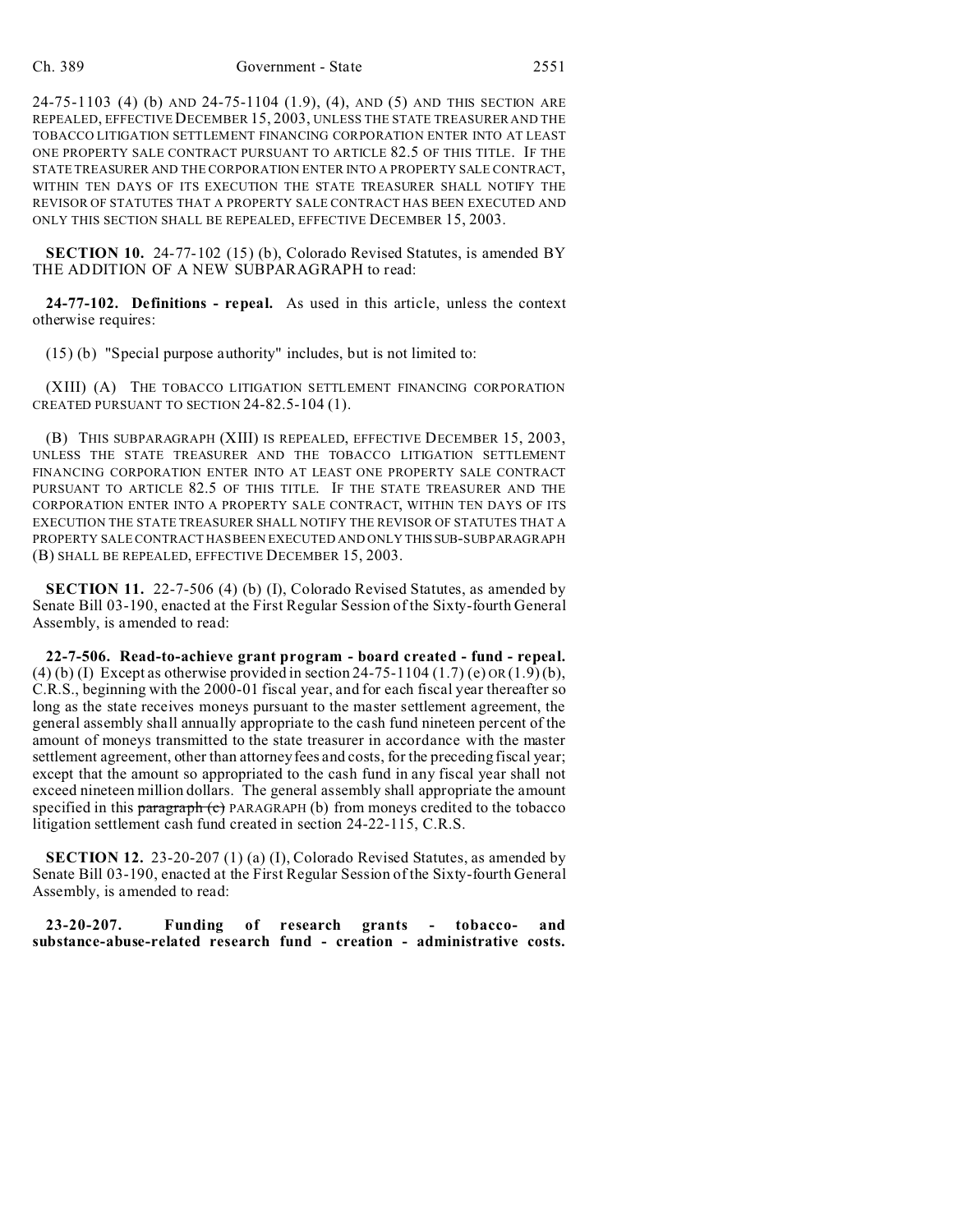(1) (a) (I) There is hereby created in the office of the treasurer of the university of Colorado the tobacco- and substance-abuse-related research fund, which shall be under the control and administration of the board of regents of the university of Colorado in accordance with the provisions of this article. Except as otherwise provided in section 24-75-1104 (1.7) (c), C.R.S., beginning with the 2000-01 fiscal year and for each fiscal year thereafter in which the state receives moneys pursuant to the master settlement agreement ENDING WITH THE 2003-04 FISCAL YEAR, the general assembly shall appropriate to the fund eight percent of the total amount received by the state pursuant to the master settlement agreement, other than attorney fees and costs, during the preceding fiscal year; except that the amount so appropriated to the fund in any fiscal year shall not exceed eight million dollars. In addition, the fund shall include all interest derived from the deposit and investment of the moneys in the fund and may include moneys credited thereto from any public or private gifts, grants, or donations received by the university for the implementation of this part 2. It is the intent of the general assembly that state general fund moneys not be appropriated to provide any funding for the purposes of this part 2. The moneys in the fund shall remain under the control of the regents of the university of Colorado. Any unencumbered moneys appropriated from moneys received by the state pursuant to the master settlement agreement remaining in the fund at the end of any fiscal year shall be transferred to the tobacco litigation settlement trust fund created in section 24-22-115.5, C.R.S.

**SECTION 13.** 25-31-107 (2) (d) (I), Colorado Revised Statutes, as amended by Senate Bill 03-190, enacted at the First Regular Session of the Sixty-fourth General Assembly, is amended to read:

**25-31-107. Nurse home visitor program - selection of entities - grants.** (2) (d) (I) For the 2000-01 fiscal year, the general assembly shall appropriate to the fund three percent of the total amount of moneys received by the state pursuant to the master settlement agreement, other than attorney fees and costs, during the preceding fiscal year; except that the amount so appropriated to the fund shall not exceed three million dollars. Except as otherwise provided in section 24-75-1104 (1.7) (a) OR (1.9) (a), C.R.S., beginning with the 2001-02 fiscal year and for each fiscal year thereafter until the 2008-09 fiscal year, the general assembly shall increase the amount appropriated to the fund by two percent per fiscal year; except that the amount of increase shall not exceed an additional two million dollars per year. For the 2008-09 fiscal year and for each fiscal year thereafter so long as the state receives moneys pursuant to the master settlement agreement, the general assembly shall appropriate to the fund nineteen percent of the total amount of moneys received by the state pursuant to the master settlement agreement, other than attorney fees and costs, during the preceding fiscal year; except that the amount so appropriated to the fund in any fiscal year shall not exceed nineteen million dollars. The general assembly shall appropriate the amount specified in this paragraph (d) from moneys credited to the tobacco litigation settlement cash fund created in section 24-22-115, C.R.S.

**SECTION 14.** 26-4-1007 (3) (a), Colorado Revised Statutes, as amended by Senate Bill 03-190, enacted at the First Regular Session of the Sixty-fourth General Assembly, is amended to read:

**26-4-1007. Program funding - comprehensive primary and preventive care fund - creation.** (3) (a) Except as otherwise provided in section 24-75-1104 (1.7)